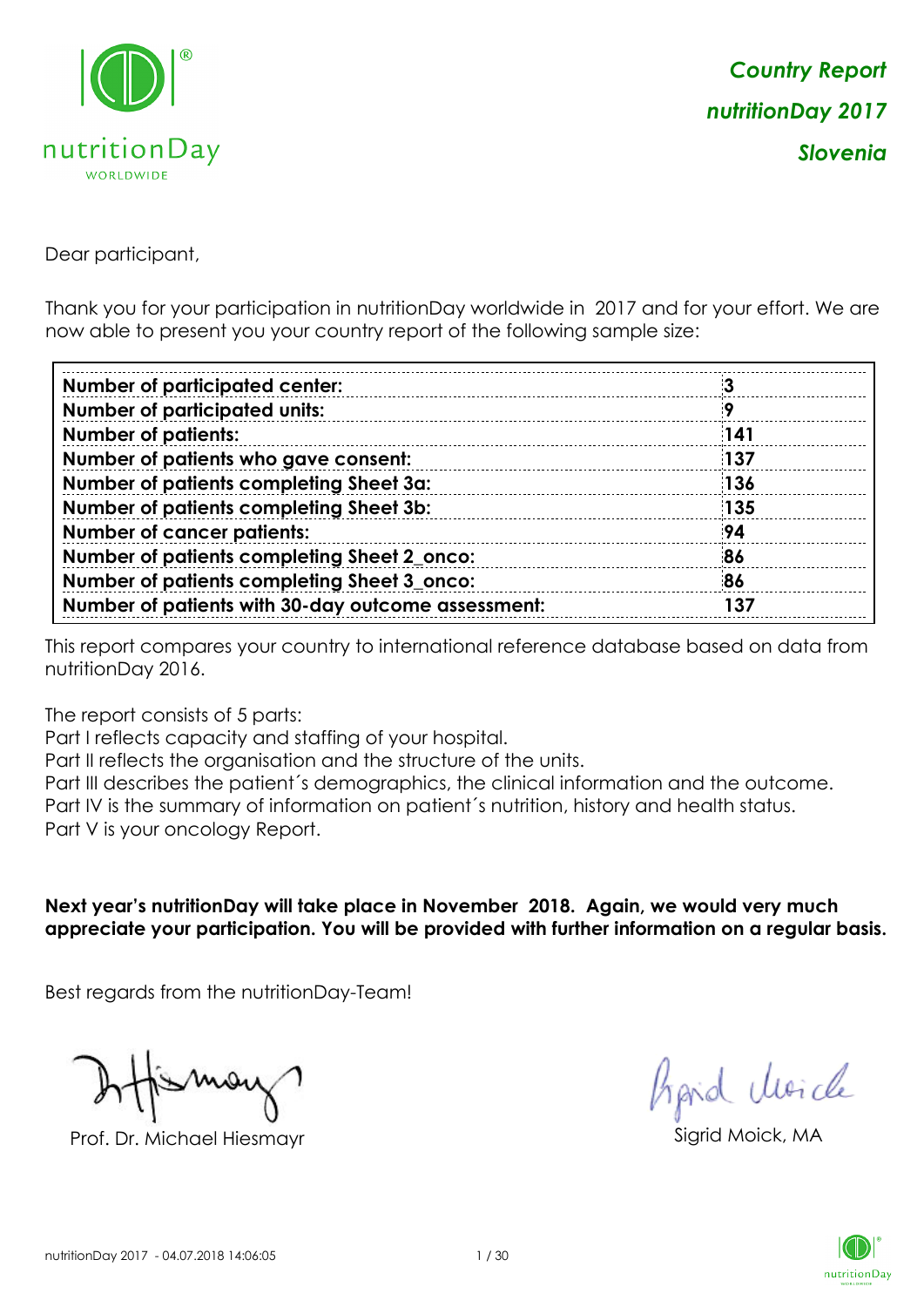## *I. Hospital capacity and staffing ("Hospital sheet")*

|                                                                                    | <b>YOUR RESULTS</b> | <b>REFERENCE RESULTS</b> |
|------------------------------------------------------------------------------------|---------------------|--------------------------|
| 1. Total number of beds in hospital                                                | 328 [296-810]       | 290 [162-548]            |
|                                                                                    |                     |                          |
| 2. Total number of admissions in the hospital last year 13946 [13846-29573]        |                     | 16544 [7529-35485]       |
|                                                                                    |                     |                          |
| 3. Total number of staff in the hospital                                           |                     |                          |
| <b>Total medical doctors</b>                                                       | 188 [160-357]       | 161 [64-352]             |
| <b>Medical specialists</b>                                                         | 145 [111-232]       | 108 [42-202]             |
| Medical non-specialists                                                            | 55 [49-131]         | 33 [11-78]               |
| <b>Nurses</b>                                                                      | 353 [351-897]       | 347 [123-753]            |
| <b>Dieticians</b>                                                                  | $1$ [1-3]           | $4[2-8]$                 |
| <b>Nutritionists</b>                                                               | $0 [0-0]$           | $1[0-4]$                 |
| Pharmacists                                                                        | $8[7-17]$           | 6 [3-17]                 |
| Kitchen staff                                                                      | 92 [63-120]         | 29 [13-53]               |
|                                                                                    |                     |                          |
| <b>Full time equivalent</b>                                                        |                     |                          |
| <b>Total medical doctors</b>                                                       | 184 [154-355]       | 119 [53-333]             |
| <b>Medical specialists</b>                                                         | 141 [106-230]       | 88 [43-204]              |
| Medical non-specialists                                                            | 54 [49-130]         | 31 [10-79]               |
| <b>Nurses</b>                                                                      | 351 [348-896]       | 309 [119-725]            |
| <b>Dieticians</b>                                                                  | $1[1-3]$            | $4[2-7]$                 |
| <b>Nutritionists</b>                                                               | $0 [0-0]$           | $1 [0-3]$                |
| Pharmacists                                                                        | $8[7-17]$           | $5[3-15]$                |
| Kitchen staff                                                                      | 33 [17-91]          | 22 [13-46]               |
|                                                                                    |                     |                          |
| 4. Does the hospital have a nutrition care strategy?                               | 1 (33.3%) Yes       | 203 (77.5%) Yes          |
|                                                                                    |                     |                          |
| 5. Which nutrition-related standards or routine activities exist in your hospital? |                     |                          |
| Nutrition training is available                                                    | 2 (66.7%) Yes       | 170 (64.9%) Yes          |
| Nutrition steering committee is available                                          | 1 (33.3%) Yes       | 151 (57.6%) Yes          |
| Quality indicators are recorded and reported to national<br>or regional level      |                     | 105 (40.1%) Yes          |
| Quality indicators are used for internal benchmarking                              | 1 (33.3%) Yes       | 134 (51.1%) Yes          |
| Patient feedback about food and food service is collected<br>using a questionnaire | 2 (66.7%) Yes       | 184 (70.2%) Yes          |
| None                                                                               |                     | 17 (6.5%) Yes            |
| No answer given                                                                    |                     |                          |

### **6. Which codes are available /routinely used in your hospital for billing and reimbursement purposes?**

| Codes available            |               |                 |
|----------------------------|---------------|-----------------|
| <b>Nutrition Support</b>   | 3 (100%) Yes  | 121 (46.2%) Yes |
| Oral nutrition supplements | 2 (66.7%) Yes | 99 (37.8%) Yes  |

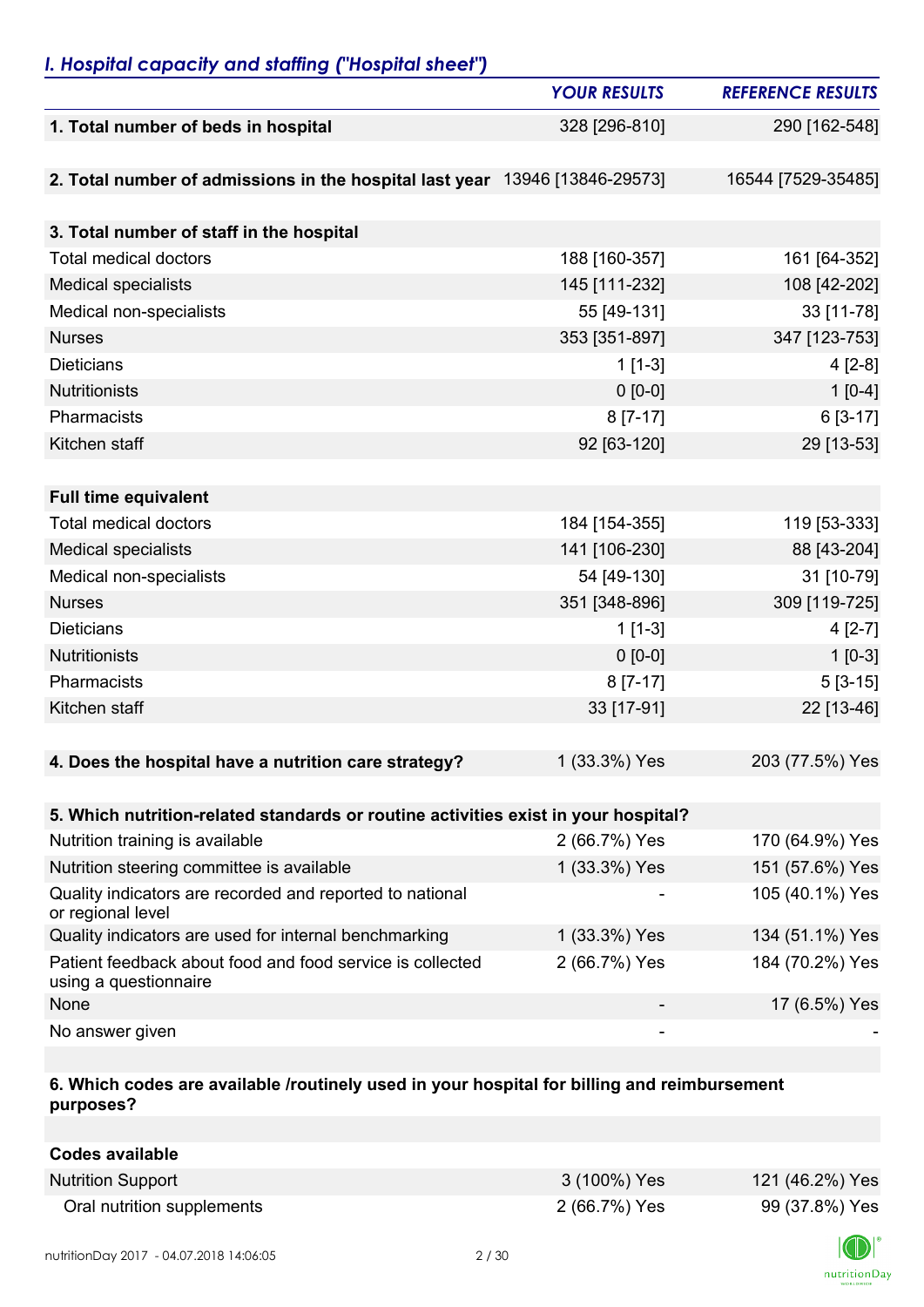| Parenteral nutrition                                      |               | 139 (53.1%) Yes |
|-----------------------------------------------------------|---------------|-----------------|
| <b>Enteral nutrition</b>                                  | 1 (33.3%) Yes | 119 (45.4%) Yes |
| Dietary counseling                                        | 3 (100%) Yes  | 86 (32.8%) Yes  |
| Specific dietary interventions                            | 1 (33.3%) Yes | 70 (26.7%) Yes  |
| Screening for malnutrition                                | 2 (66.7%) Yes | 61 (23.3%) Yes  |
| <b>Risk of malnutrition</b>                               | 1 (33.3%) Yes | 63 (24.0%) Yes  |
| Malnutrition (in general)                                 | 1 (33.3%) Yes | 118 (45.0%) Yes |
| Severity of malnutrition (i.e. mild, moderate, severe)    | 1 (33.3%) Yes | 114 (43.5%) Yes |
| No information available from billing/finance/controlling |               | 39 (14.9%) Yes  |
| No answer given                                           |               | 21 (8.0%)       |
|                                                           |               |                 |
| <b>Codes routinely used</b>                               |               |                 |
| <b>Nutrition Support</b>                                  | 2 (66.7%) Yes | 100 (38.2%) Yes |
| Oral nutrition supplements                                | 2 (66.7%) Yes | 82 (31.3%) Yes  |
| Parenteral nutrition                                      | 1 (33.3%) Yes | 123 (46.9%) Yes |
| <b>Enteral nutrition</b>                                  | 1 (33.3%) Yes | 103 (39.3%) Yes |
| Dietary counseling                                        | 2 (66.7%) Yes | 68 (26.0%) Yes  |
| Specific dietary interventions                            | 1 (33.3%) Yes | 59 (22.5%) Yes  |
| Screening for malnutrition                                | 1 (33.3%) Yes | 48 (18.3%) Yes  |
| <b>Risk of malnutrition</b>                               | 1 (33.3%) Yes | 44 (16.8%) Yes  |
| Malnutrition (in general)                                 | 1 (33.3%) Yes | 98 (37.4%) Yes  |
| Severity of malnutrition (i.e. mild, moderate, severe)    | 1 (33.3%) Yes | 98 (37.4%) Yes  |
| No information available from billing/finance/controlling |               | 46 (17.6%) Yes  |
| No answer given                                           |               | 31(1.5%)        |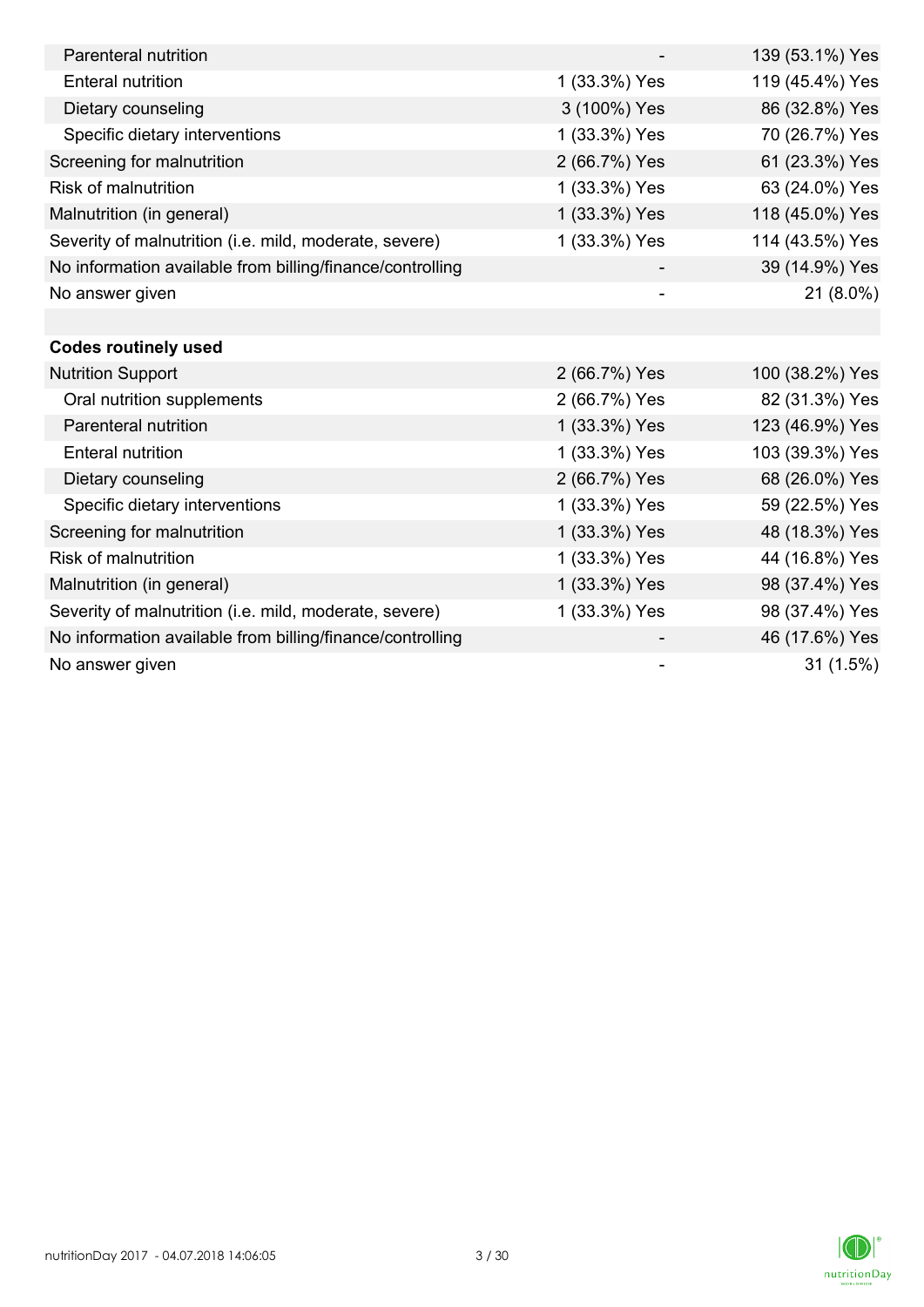# *II. Unit organisation and structures ("Sheet 1a/1b")*

|                                                                       | <b>YOUR RESULTS</b>      | <b>REFERENCE RESULTS</b> |
|-----------------------------------------------------------------------|--------------------------|--------------------------|
|                                                                       |                          |                          |
| Internal Medicine / General                                           |                          | 20.2%                    |
| Internal Medicine / Cardiology                                        |                          | 5.5%                     |
| Internal Medicine / Gastroenterology & hepatology                     | $1(11.1\%)$              | 6.5%                     |
| <b>Internal Medicine / Geriatrics</b>                                 |                          | 8.2%                     |
| Internal Medicine / Infectious diseases                               |                          | 1.1%                     |
| Internal Medicine / Nephrology                                        |                          | 1.1%                     |
| Internal Medicine / Oncology (incl. radiotherapy)                     | 5(55.6%)                 | 7.6%                     |
| Interdisciplinary                                                     |                          | 4.4%                     |
| Long term care                                                        | $\overline{\phantom{a}}$ | 2.1%                     |
| Neurology                                                             |                          | 2.9%                     |
| Surgery / General                                                     | 3(33.3%)                 | 17.3%                    |
| Surgery/ Cardiac/Vascular/Thoracic                                    |                          | 1.5%                     |
| Surgery / Neurosurgery                                                | $\overline{\phantom{0}}$ | 1.1%                     |
| Surgery / Orthopedic                                                  |                          | 4.2%                     |
| Trauma                                                                | $\overline{\phantom{a}}$ | 1.5%                     |
| Ear Nose Throat (ENT)                                                 |                          | 1.5%                     |
| Gynecology / Obstetrics                                               |                          | 2.1%                     |
| Pediatrics                                                            |                          | 0.0%                     |
| Psychiatry                                                            | -                        | 0.6%                     |
| <b>Others</b>                                                         |                          | 10.7%                    |
|                                                                       |                          |                          |
| 2. Number of registered inpatients at noon                            | 28 [19-46]               | 25 [18-34]               |
|                                                                       |                          |                          |
| 3. Total bed capacity of the unit                                     | 34 [26-56]               | 31 [25-44]               |
|                                                                       |                          |                          |
| 4. Number of each type of staff in the unit for TODAY's morning shift |                          |                          |
|                                                                       |                          |                          |
| <b>Fully trained</b>                                                  |                          |                          |
| <b>Medical doctors</b>                                                | $5[5-12]$                | $4[2-8]$                 |
| <b>Nurses</b>                                                         | $9[4-12]$                | $5[4-8]$                 |
| Nursing aides                                                         | $0 [0-0]$                | $2[1-4]$                 |
| <b>Dieticians</b>                                                     | $1[1-1]$                 | $1[0-1]$                 |
| <b>Nutritionists</b>                                                  | $0 [0-0]$                | $0 [0-1]$                |
| Administrative staff                                                  | $1[1-2]$                 | $1[0-2]$                 |
| Other staff involved in patient care                                  | $0 [0-2]$                | $1[0-3]$                 |
|                                                                       |                          |                          |
| In training                                                           |                          |                          |
| <b>Medical doctors</b>                                                | $2$ [2-3]                | $1[0-3]$                 |
| <b>Medical students</b>                                               | $0 [0-1]$                | $0[0-2]$                 |
| <b>Nurses</b>                                                         | $2[2-2]$                 | $1[0-3]$                 |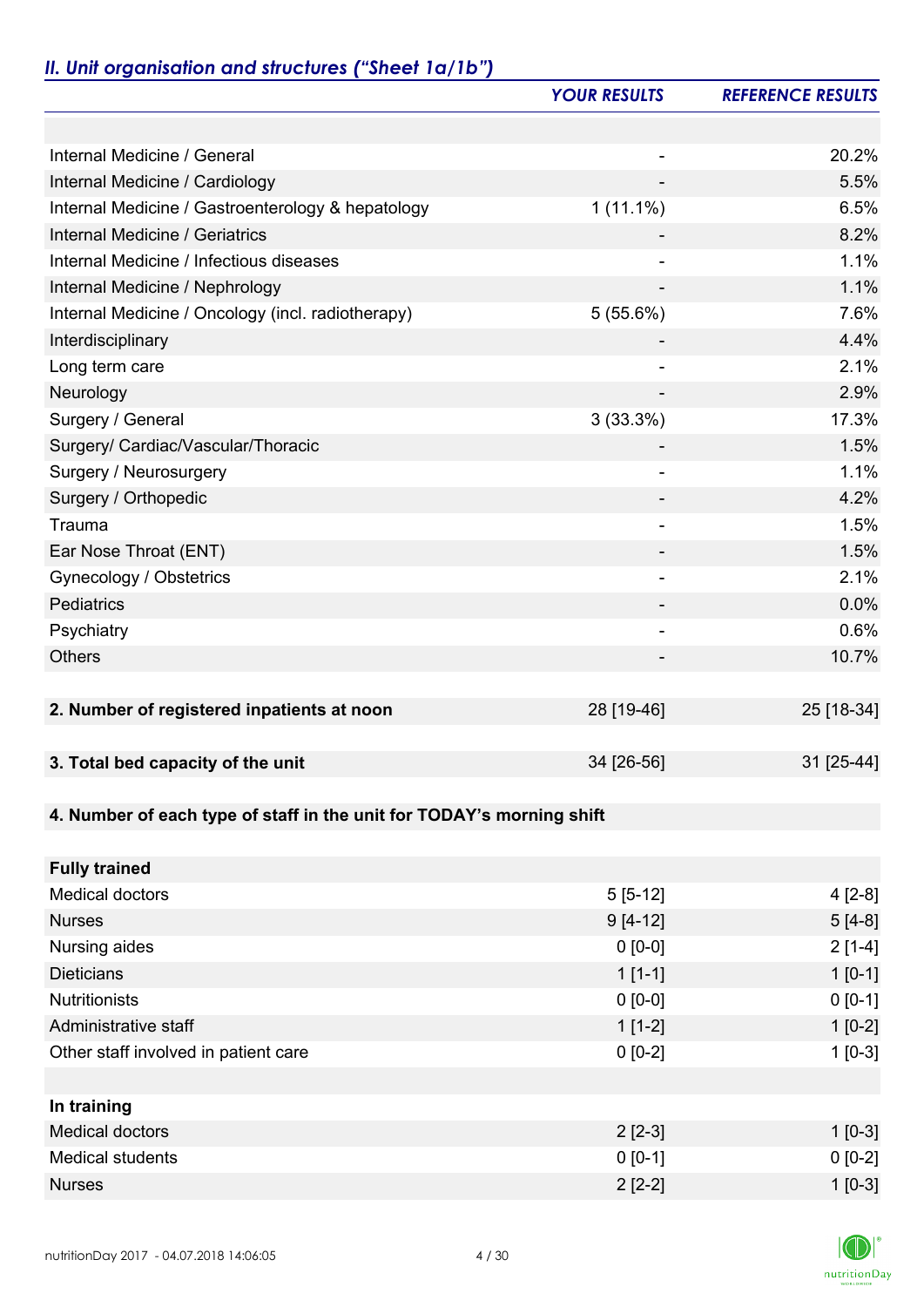| Nursing aides                                                                           | $0 [0-0]$     | $0[0-0]$        |
|-----------------------------------------------------------------------------------------|---------------|-----------------|
| <b>Dieticians</b>                                                                       | $0 [0-0]$     | $0 [0-0]$       |
| <b>Nutritionists</b>                                                                    | $0 [0-0]$     | $0 [0-0]$       |
| Other staff involved in patient care                                                    | $1[1-2]$      | $0 [0-0]$       |
|                                                                                         |               |                 |
| 5. Is there a nutrition support team in your hospital<br>available?                     | 7 (77.8%) Yes | 337 (74.2%) Yes |
| 6. Does the unit have a nutrition care strategy?                                        | 6 (66.7%) Yes | 330 (72.7%) Yes |
|                                                                                         |               |                 |
| 7. Is there a person in your unit responsible for<br>nutrition care?                    | 7 (77.8%) Yes | 331 (72.9%) Yes |
| 8. Is there a dietician, nutritionist or dietetic assistant<br>available for your unit? | 9 (100%) Yes  | 410 (90.3%) Yes |
| 9. Is specific staff responsible for providing feeding                                  | 8 (88.9%) Yes | 282 (62.1%) Yes |
| assistance to patients during meal times?                                               |               |                 |
| 10. How do you MAINLY screen/monitor patients for<br>malnutrition?                      |               |                 |
| At admission                                                                            |               |                 |
| No routine screening                                                                    | 1 (11.1%) Yes | 46 (9.7%) Yes   |
| No fixed criteria                                                                       |               | 10 (2.1%) Yes   |
| Experience / visual assessment only                                                     |               | 43 (9.1%) Yes   |
| Weighing / BMI only                                                                     | 2 (22.2%) Yes | 66 (13.9%) Yes  |
| <b>Nutritional Risk Screening (NRS) 2002</b>                                            | 6 (66.7%) Yes | 136 (28.6%) Yes |
| Malnutrition Universal Screening Tool (MUST)                                            |               | 29 (6.1%) Yes   |
| Malnutrition Screening tool (MST)                                                       |               | 42 (8.8%) Yes   |
| <b>SNAQ</b>                                                                             |               | 2 (0.42%) Yes   |
| Other formal tool                                                                       |               | 77 (16.2%) Yes  |
| I do not know                                                                           |               | 3 (0.63%) Yes   |
| Missing                                                                                 |               | $21(4.4\%)$     |
|                                                                                         |               |                 |
| <b>During hospital stay</b>                                                             |               |                 |
| No routine monitoring                                                                   |               | 44 (9.3%) Yes   |
| No fixed criteria                                                                       |               | 44 (9.3%) Yes   |
| Experience / visual assessment only                                                     | 1 (11.1%) Yes | 90 (18.9%) Yes  |
| Weighing / BMI only                                                                     | 7 (77.8%) Yes | 136 (28.6%) Yes |
| Other formal tool                                                                       | 1 (11.1%) Yes | 130 (27.4%) Yes |
| I do not know                                                                           |               | 10 (2.1%) Yes   |
| Missing                                                                                 |               | $21(4.4\%)$     |
|                                                                                         |               |                 |
| 11a. Do you routinely use guidelines or standards for<br>nutrition care?                | 6 (75.0%) Yes | 354 (78.8%) Yes |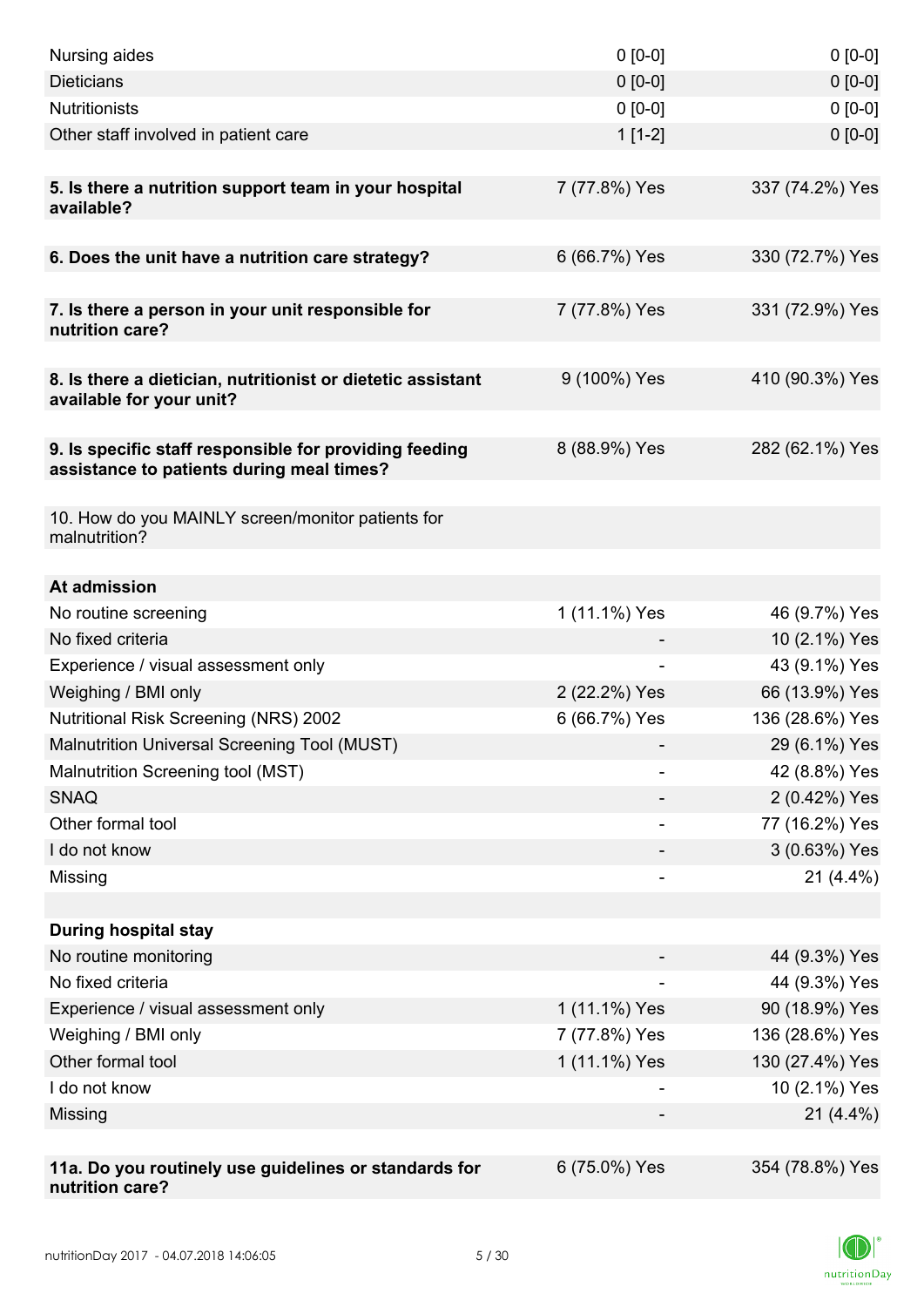| International guidelines<br>91 (25.7%) Yes<br>3 (50.0%) Yes<br>56 (15.8%) Yes<br>National guidelines<br>119 (33.6%) Yes<br>Standards on hospital level<br>2 (33.3%) Yes<br>24 (6.8%) Yes<br>Standards on unit level<br>1 (16.7%) Yes |
|--------------------------------------------------------------------------------------------------------------------------------------------------------------------------------------------------------------------------------------|
|                                                                                                                                                                                                                                      |
|                                                                                                                                                                                                                                      |
|                                                                                                                                                                                                                                      |
|                                                                                                                                                                                                                                      |
| 57 (16.1%) Yes<br>Individual patient nutrition care plans                                                                                                                                                                            |
| 4 (1.1%) Yes<br>Other<br>-                                                                                                                                                                                                           |
| Missing<br>3(0.85%)<br>-                                                                                                                                                                                                             |

# **12. What is routinely done in your unit for given patient groups?**

| At risk                                                    |               |                 |
|------------------------------------------------------------|---------------|-----------------|
| Watchful waiting                                           | 3 (33.3%) Yes | 142 (29.9%) Yes |
| Discuss nutrition care activities during ward rounds       | 4 (44.4%) Yes | 199 (41.9%) Yes |
| Develop an individual nutrition care plan                  | 4 (44.4%) Yes | 251 (52.8%) Yes |
| Initiate treatment / nutrition intervention                | 7 (77.8%) Yes | 286 (60.2%) Yes |
| Consult a nutrition expert (dietician, nutritionist, etc.) | 5 (55.6%) Yes | 292 (61.5%) Yes |
| Consult a medical professional                             | 3 (33.3%) Yes | 178 (37.5%) Yes |
| Calculate energy requirements                              | 3 (33.3%) Yes | 240 (50.5%) Yes |
| Calculate protein requirements                             | 2 (22.2%) Yes | 234 (49.3%) Yes |
|                                                            |               |                 |
| <b>Malnourished</b>                                        |               |                 |
| Watchful waiting                                           | 2 (22.2%) Yes | 101 (21.3%) Yes |
| Discuss nutrition care activities during ward rounds       | 6 (66.7%) Yes | 218 (45.9%) Yes |
| Develop an individual nutrition care plan                  | 6 (66.7%) Yes | 267 (56.2%) Yes |
| Initiate treatment / nutrition intervention                | 4 (44.4%) Yes | 316 (66.5%) Yes |
| Consult a nutrition expert (dietician, nutritionist, etc.) | 5 (55.6%) Yes | 294 (61.9%) Yes |
| Consult a medical professional                             | 5 (55.6%) Yes | 192 (40.4%) Yes |
| Calculate energy requirements                              | 4 (44.4%) Yes | 270 (56.8%) Yes |
| Calculate protein requirements                             | 3 (33.3%) Yes | 266 (56.0%) Yes |
|                                                            |               |                 |
| <b>Every patient</b>                                       |               |                 |
| Watchful waiting                                           | 7 (77.8%) Yes | 204 (42.9%) Yes |
| Discuss nutrition care activities during ward rounds       | 1 (11.1%) Yes | 131 (27.6%) Yes |
| Develop an individual nutrition care plan                  | 2 (22.2%) Yes | 79 (16.6%) Yes  |
| Initiate treatment / nutrition intervention                | 1 (11.1%) Yes | 61 (12.8%) Yes  |
| Consult a nutrition expert (dietician, nutritionist, etc.) | 2 (22.2%) Yes | 77 (16.2%) Yes  |
| Consult a medical professional                             | 1 (11.1%) Yes | 105 (22.1%) Yes |
| Calculate energy requirements                              |               | 56 (11.8%) Yes  |
| Calculate protein requirements                             |               | 50 (10.5%) Yes  |
|                                                            |               |                 |
| <b>Never</b>                                               |               |                 |
| Watchful waiting                                           |               | 35 (7.4%) Yes   |
| Discuss nutrition care activities during ward rounds       | 2 (22.2%) Yes | 38 (8.0%) Yes   |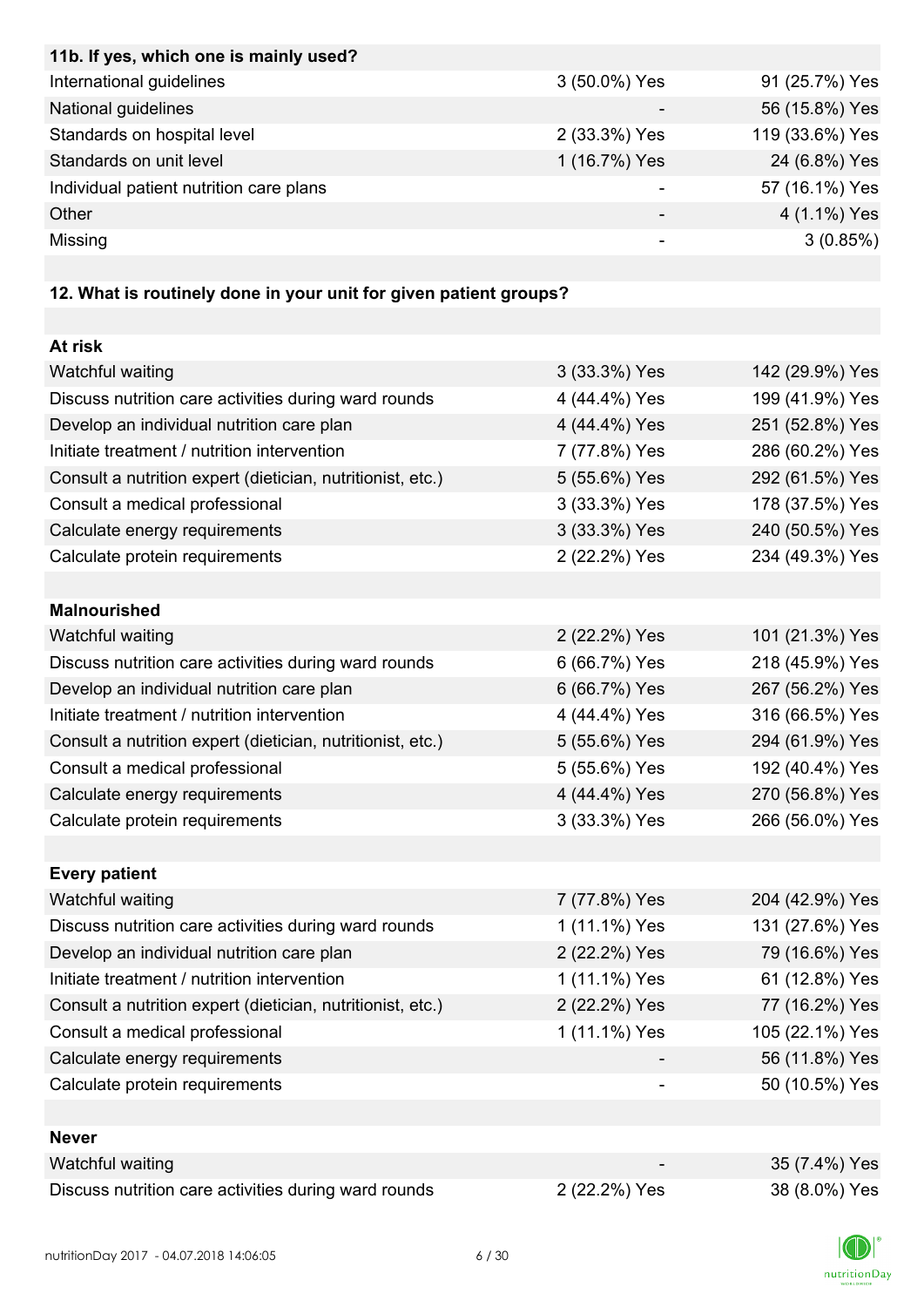| Develop an individual nutrition care plan                          |                              | 32 (6.7%) Yes   |
|--------------------------------------------------------------------|------------------------------|-----------------|
| Initiate treatment / nutrition intervention                        |                              | 6 (1.3%) Yes    |
| Consult a nutrition expert (dietician, nutritionist, etc.)         |                              | 8 (1.7%) Yes    |
| Consult a medical professional                                     | 2 (22.2%) Yes                | 49 (10.3%) Yes  |
| Calculate energy requirements                                      | 3 (33.3%) Yes                | 51 (10.7%) Yes  |
| Calculate protein requirements                                     | 5 (55.6%) Yes                | 55 (11.6%) Yes  |
|                                                                    |                              |                 |
| I do not know                                                      |                              |                 |
| Watchful waiting                                                   |                              | 22 (4.6%) Yes   |
| Discuss nutrition care activities during ward rounds               |                              | 11 (2.3%) Yes   |
| Develop an individual nutrition care plan                          |                              | 5 (1.1%) Yes    |
| Initiate treatment / nutrition intervention                        | $\qquad \qquad \blacksquare$ | 5 (1.1%) Yes    |
| Consult a nutrition expert (dietician, nutritionist, etc.)         |                              | 4 (0.84%) Yes   |
| Consult a medical professional                                     | $\overline{\phantom{a}}$     | 19 (4.0%) Yes   |
| Calculate energy requirements                                      |                              | 12 (2.5%) Yes   |
| Calculate protein requirements                                     | ۰                            | 14 (2.9%) Yes   |
|                                                                    |                              |                 |
| 13. When do you routinely weigh your patients?                     |                              |                 |
| at admission                                                       | 9 (100%) Yes                 | 300 (63.2%) Yes |
| Within 24 hours                                                    | 1 (11.1%) Yes                | 70 (14.7%) Yes  |
| Within 48 hours                                                    |                              | 20 (4.2%) Yes   |
| Within 72 hours                                                    |                              | 14 (2.9%) Yes   |
| Every week                                                         | 8 (88.9%) Yes                | 164 (34.5%) Yes |
| Occasionally                                                       |                              | 60 (12.6%) Yes  |
| When requested                                                     | 4 (44.4%) Yes                | 212 (44.6%) Yes |
| At discharge                                                       |                              | 22 (4.6%) Yes   |
| Never                                                              |                              | 8 (1.7%) Yes    |
| I do not know                                                      |                              | 1 (0.21%) Yes   |
| No answer given                                                    | $1(2.9\%)$                   | 23 (4.8%)       |
|                                                                    |                              |                 |
| 14. What do you do to support adequate food intake of patients?    |                              |                 |
| Offer additional meals or in between snacks                        | 9 (100%) Yes                 | 350 (73.7%) Yes |
| Offer meal choices                                                 | 6 (66.7%) Yes                | 348 (73.3%) Yes |
| Offer different portion sizes                                      |                              | 292 (61.5%) Yes |
| Consider food presentation                                         |                              | 198 (41.7%) Yes |
| Change food texture/consistency as needed                          | 6 (66.7%) Yes                | 389 (81.9%) Yes |
| Consider patient problems with eating and drinking                 | 9 (100%) Yes                 | 385 (81.1%) Yes |
| Ensure that mealtimes are undisturbed/protected<br>mealtime policy | 2 (22.2%) Yes                | 58 (12.2%) Yes  |
| Promote positive eating environment                                | 3 (33.3%) Yes                | 92 (19.4%) Yes  |
| Consider cultural/religious preferences                            | 5 (55.6%) Yes                | 200 (42.1%) Yes |
| Consider patient allergies / intolerances                          | 9 (100%) Yes                 | 228 (48.0%) Yes |
| Other                                                              | 2 (22.2%) Yes                | 29 (6.1%) Yes   |
| I do not know                                                      |                              | 6 (1.3%) Yes    |
| No answer given                                                    |                              | $21(4.4\%)$     |

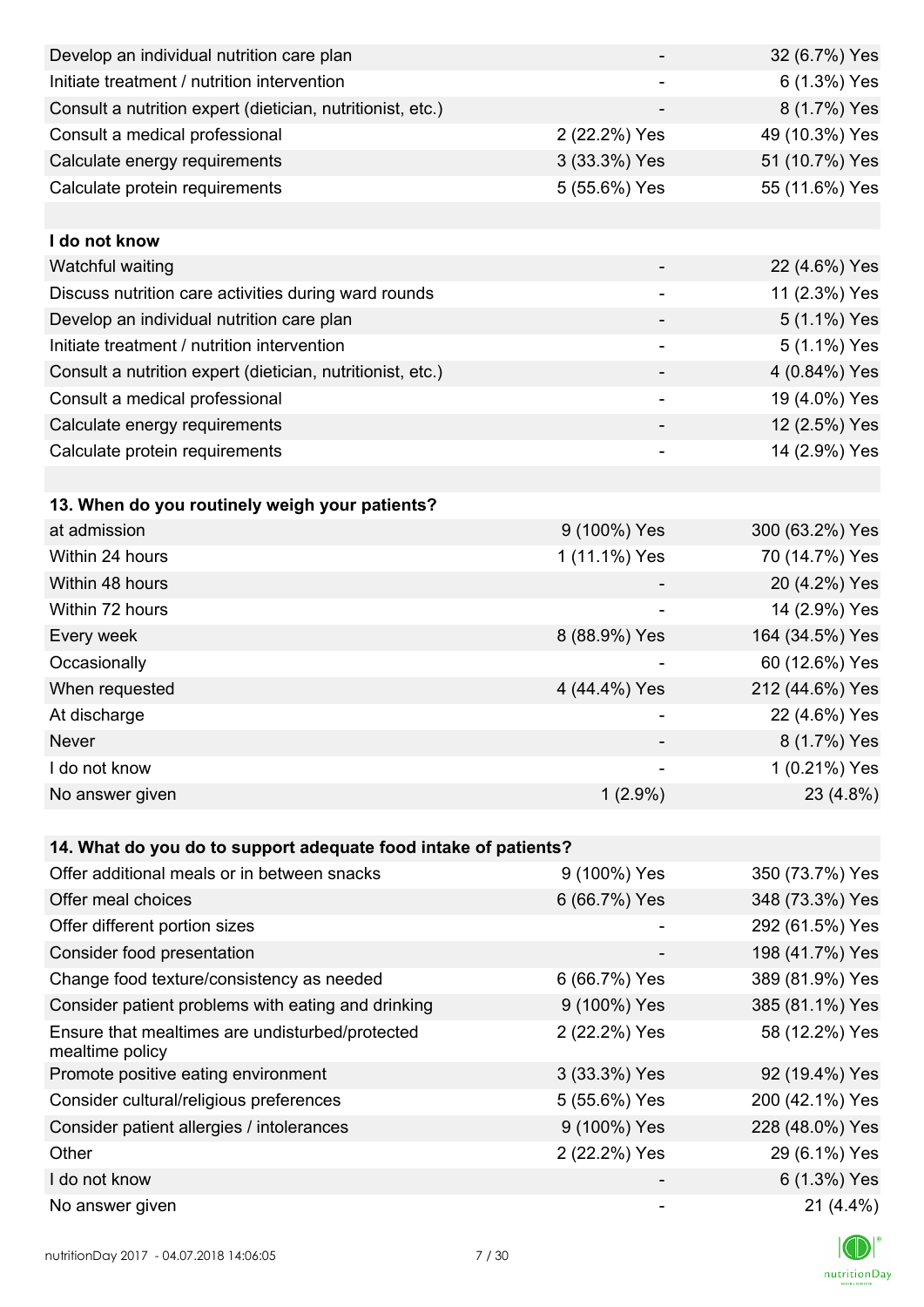| 15. Which nutrition-related standards or routine activities exist in your unit?     |                  |                   |
|-------------------------------------------------------------------------------------|------------------|-------------------|
| Nutrition training is available                                                     | 6 (66.7%) Yes    | 267 (56.2%) Yes   |
| Reporting of nutrition related information to hospital<br>managers                  | 4 (44.4%) Yes    | 211 (44.4%) Yes   |
| Quality indicators are recorded and reported to national<br>or regional level       |                  | 131 (27.6%) Yes   |
| Quality indicators are used for internal benchmarking                               | 2 (22.2%) Yes    | 175 (36.8%) Yes   |
| Patient feedback about food and food service is collected<br>using a questionnaire  | 1 (11.1%) Yes    | 302 (63.6%) Yes   |
| None                                                                                |                  | 21 (4.4%) Yes     |
| I do not know                                                                       |                  | 13 (2.7%) Yes     |
| No answer given                                                                     |                  | 37 (7.8%)         |
|                                                                                     |                  |                   |
| 16. At admission what is asked and documented?                                      |                  |                   |
| Change in weight                                                                    | 9 (100%) Yes     | 373 (78.5%) Yes   |
| Eating habits/difficulties                                                          | 5 (55.6%) Yes    | 349 (73.5%) Yes   |
| Nutrition before admission                                                          | 4 (44.4%) Yes    | 271 (57.1%) Yes   |
| None                                                                                | -                | 9 (1.9%) Yes      |
| I do not know                                                                       |                  | 5 (1.1%) Yes      |
| No answer given                                                                     |                  | 39 (8.2%)         |
|                                                                                     |                  |                   |
| 17. On what forms is there a specific part about eating, nutrition or malnutrition? |                  |                   |
|                                                                                     |                  |                   |
| a. Patient Record has a section for                                                 |                  |                   |
| indicating if the patient is malnourished or at risk of                             | $Q(9900)/V_{00}$ | $225/70.50/1$ Voc |

| indicating if the patient is malnourished or at risk of<br>malnutrition              | 8 (88.9%) Yes | 335 (70.5%) Yes |
|--------------------------------------------------------------------------------------|---------------|-----------------|
| nutrition treatment                                                                  | 2 (22.2%) Yes | 280 (58.9%) Yes |
| None                                                                                 |               | 30 (6.3%) Yes   |
| I do not know                                                                        |               | 4 (0.84%) Yes   |
|                                                                                      |               |                 |
| b. Discharge Letter                                                                  |               |                 |
| summarizes nutrition treatment received during stay                                  | 6 (66.7%) Yes | 171 (36.0%) Yes |
| makes future nutrition-related recommendations                                       | 6 (66.7%) Yes | 269 (56.6%) Yes |
| None                                                                                 |               | 56 (11.8%) Yes  |
| I do not know                                                                        | 2 (22.2%) Yes | 26 (5.5%) Yes   |
|                                                                                      |               |                 |
| 18. Do you provide brochures about malnutrition to at<br>risk/malnourished patients? | 5 (55.6%) Yes | 171 (44.5%) Yes |
|                                                                                      |               |                 |
| 19. Who filled in this sheet?                                                        |               |                 |
| Head staff                                                                           | 1 (11.1%) Yes | 120 (25.3%) Yes |
| Dietician                                                                            |               | 244 (51.4%) Yes |
| <b>Nurse</b>                                                                         | 6 (66.7%) Yes | 127 (26.7%) Yes |
| Physician                                                                            | 2 (22.2%) Yes | 74 (15.6%) Yes  |
| Administrative staff                                                                 |               | 4 (0.84%) Yes   |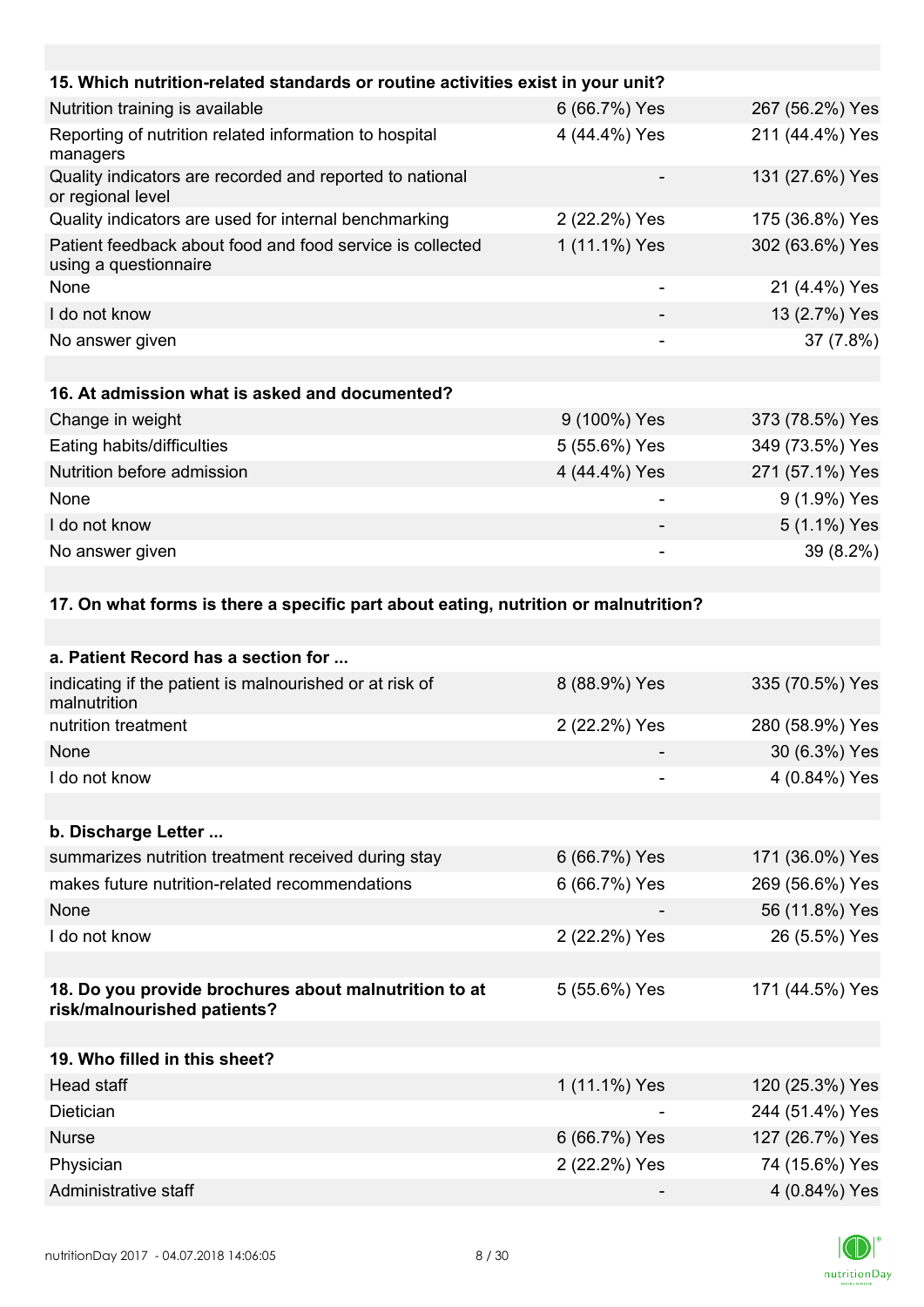| Other         | -                        | 8 (1.7%) Yes             |
|---------------|--------------------------|--------------------------|
| None          | $\overline{\phantom{0}}$ | $\overline{\phantom{0}}$ |
| I do not know | $\overline{\phantom{0}}$ | 3 (0.63%) Yes            |

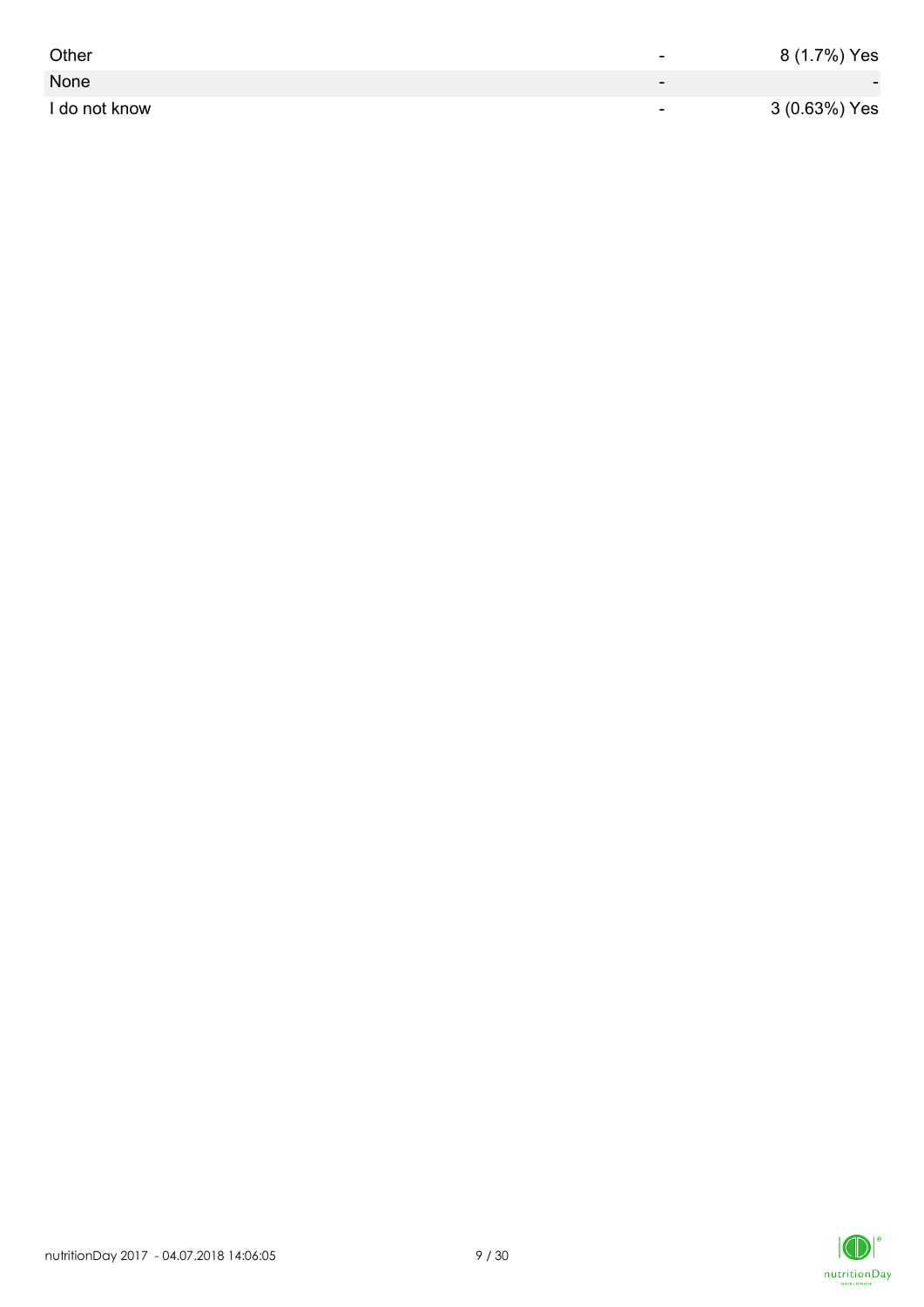|                                                                                         | <b>YOUR RESULTS</b> | <b>REFERENCE RESULTS</b> |
|-----------------------------------------------------------------------------------------|---------------------|--------------------------|
|                                                                                         |                     |                          |
| Total                                                                                   | 137                 | 9133                     |
| Age                                                                                     | 65 [55-72]          | 67 [53-78]               |
| Female                                                                                  | 78 (56.9%)          | 4630 (50.7%)             |
| Weight                                                                                  | 75.9±16.8           | 68.8±18.8                |
| Height                                                                                  | 169±9               | 164±10                   |
| <b>BMI</b>                                                                              | $26.7 \pm 5.4$      | $25.4 \pm 6.0$           |
|                                                                                         |                     |                          |
| 1. This hospital admission was                                                          |                     |                          |
| planned                                                                                 | 80 (58.4%)          | 3186 (34.9%)             |
| an emergency                                                                            | 51 (37.2%)          | 5234 (57.3%)             |
| I do not know                                                                           | $6(4.4\%)$          | 713 (7.8%)               |
| No answer given                                                                         |                     |                          |
| 2a. Diagnosis at admission                                                              |                     |                          |
| 0100 Infectious and parasitic diseases                                                  | $6(4.4\%)$          | 833 (9.1%)               |
| 0200 Neoplasms                                                                          | 87 (63.5%)          | 1451 (15.9%)             |
| 0300 Blood and bloodforming organs and the immune<br>mechanism                          | $6(4.4\%)$          | 612 (6.7%)               |
| 0400 Endocrine, nutritional and metabolic diseases                                      | 16 (11.7%)          | 1103 (12.1%)             |
| 0500 Mental health                                                                      | 1(0.73%)            | 340 (3.7%)               |
| 0600 Nervous system                                                                     | $4(2.9\%)$          | 795 (8.7%)               |
| 0700 Eye and adnexa                                                                     |                     | 134 (1.5%)               |
| 0800 Ear and mastoid process                                                            |                     | 71 (0.78%)               |
| 0900 Circulatory system                                                                 | 18 (13.1%)          | 1817 (19.9%)             |
| 1000 Respiratory system                                                                 | $9(6.6\%)$          | 1407 (15.4%)             |
| 1100 Digestive system                                                                   | 63 (46.0%)          | 2255 (24.7%)             |
| 1200 Skin and subcutaneous tissue                                                       | $6(4.4\%)$          | 444 (4.9%)               |
| 1300 Musculoskeletal system and connective tissue                                       | 1(0.73%)            | 1332 (14.6%)             |
| 1400 Genitourinary system                                                               | 14 (10.2%)          | 847 (9.3%)               |
| 1500 Pregnancy, childbirth and the puerperium                                           |                     | 126 (1.4%)               |
| 1600 Conditions originating in the perinatal period                                     |                     | 22 (0.24%)               |
| 1700 Congenital/chromosomal abnormalities                                               |                     | $9(0.10\%)$              |
| 1800 Symptoms, signs, abnormal clinical/lab findings                                    | $4(2.9\%)$          | 410 (4.5%)               |
| 1900 Injury, poisoning                                                                  |                     | 291 (3.2%)               |
| 2000 External causes of morbidity and mortality (e.g.<br>transport accidents, assaults) |                     | 173 (1.9%)               |
| 2100 Factors influencing health status and contact with<br>health services              |                     | 214 (2.3%)               |
| No answer given                                                                         |                     |                          |
| 3. Which conditions/comorbidities does this patient have?                               |                     |                          |

## Cardiac insufficiency 2.5%) 1665 (22.5%)

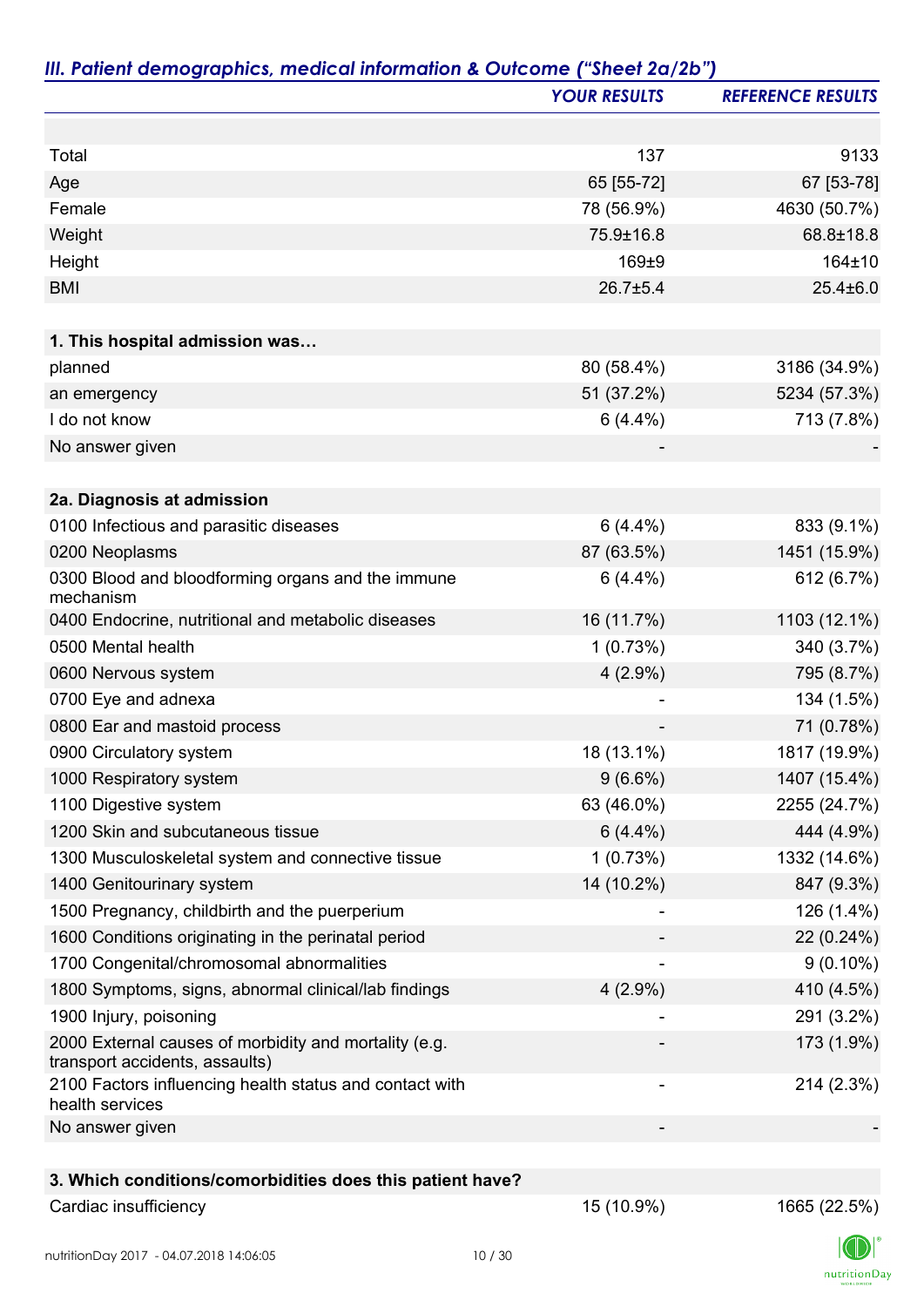| Myocardial infarction                                | $4(2.9\%)$  | 418 (5.9%)   |
|------------------------------------------------------|-------------|--------------|
| Chronic lung disease                                 | $9(6.6\%)$  | 1118 (15.3%) |
| Cerebral vascular disease                            | $6(4.4\%)$  | 768 (10.7%)  |
| Peripheral vascular disease                          | 12 (8.8%)   | 888 (12.3%)  |
| Chronic liver disease                                | 5(3.7%)     | 457 (6.4%)   |
| Chronic kidney disease                               | $7(5.3\%)$  | 853 (11.8%)  |
| <b>Diabetes</b>                                      | 24 (17.8%)  | 1983 (26.8%) |
| Cancer                                               | 94 (68.6%)  | 1815 (24.8%) |
| Infection                                            | 15 (10.9%)  | 1166 (16.0%) |
| Dementia                                             | 1(0.73%)    | 398 (5.6%)   |
| Major depressive disorder                            | $4(2.9\%)$  | 390 (5.5%)   |
| Other chronic mental disorder                        | 2(1.5%)     | 387 (5.5%)   |
| Other chronic disease                                | 25 (18.4%)  | 2029 (27.4%) |
| None                                                 | 12 (8.8%)   | 1421 (15.6%) |
|                                                      |             |              |
| 4a. Previous operation during this hospital stay     |             |              |
| Yes, planned                                         | 35 (25.5%)  | 1796 (19.7%) |
| Yes, acute                                           | 11 (8.0%)   | 561 (6.1%)   |
| <b>No</b>                                            | 90 (65.7%)  | 6420 (70.3%) |
| I do not know                                        |             | 130 (1.4%)   |
| Missing                                              | 1(0.73%)    | 226 (2.5%)   |
|                                                      |             |              |
| Days since operation                                 | $3[1-16]$   | $4[1-13]$    |
|                                                      |             |              |
| 4b. Planned operation during this hospital stay      |             |              |
| Yes, today or tomorrow                               | $3(2.2\%)$  | 766 (8.4%)   |
| Yes, later                                           | 5(3.6%)     | 536 (5.9%)   |
| No                                                   | 126 (92.0%) | 6795 (74.4%) |
| I do not know                                        | 1(0.73%)    | 417 (4.6%)   |
| Missing                                              | $2(1.5\%)$  | 619 (6.8%)   |
|                                                      |             |              |
| 5. Previous ICU admission during this hospital stay? | 21 (15.3%)  | 982 (10.8%)  |
| (Yes)                                                |             |              |
|                                                      |             |              |
| 6. Is this patient terminally ill?                   | 14 (10.2%)  | 660 (7.2%)   |
|                                                      |             |              |
| 7. Fluid status                                      |             |              |
| Normal                                               | 122 (89.1%) | 7154 (78.3%) |
| Overloaded                                           | 5(3.6%)     | 518 (5.7%)   |
| Dehydrated                                           | $9(6.6\%)$  | 475 (5.2%)   |
| I do not know                                        | 1(0.73%)    | 986 (10.8%)  |
| Missing                                              |             |              |
|                                                      |             |              |
| 8. Number of different medications planned           |             |              |
| Oral                                                 | $4[2-6]$    | $5[2-8]$     |
|                                                      |             |              |
|                                                      |             |              |

 $\textsf{nutritionDay}$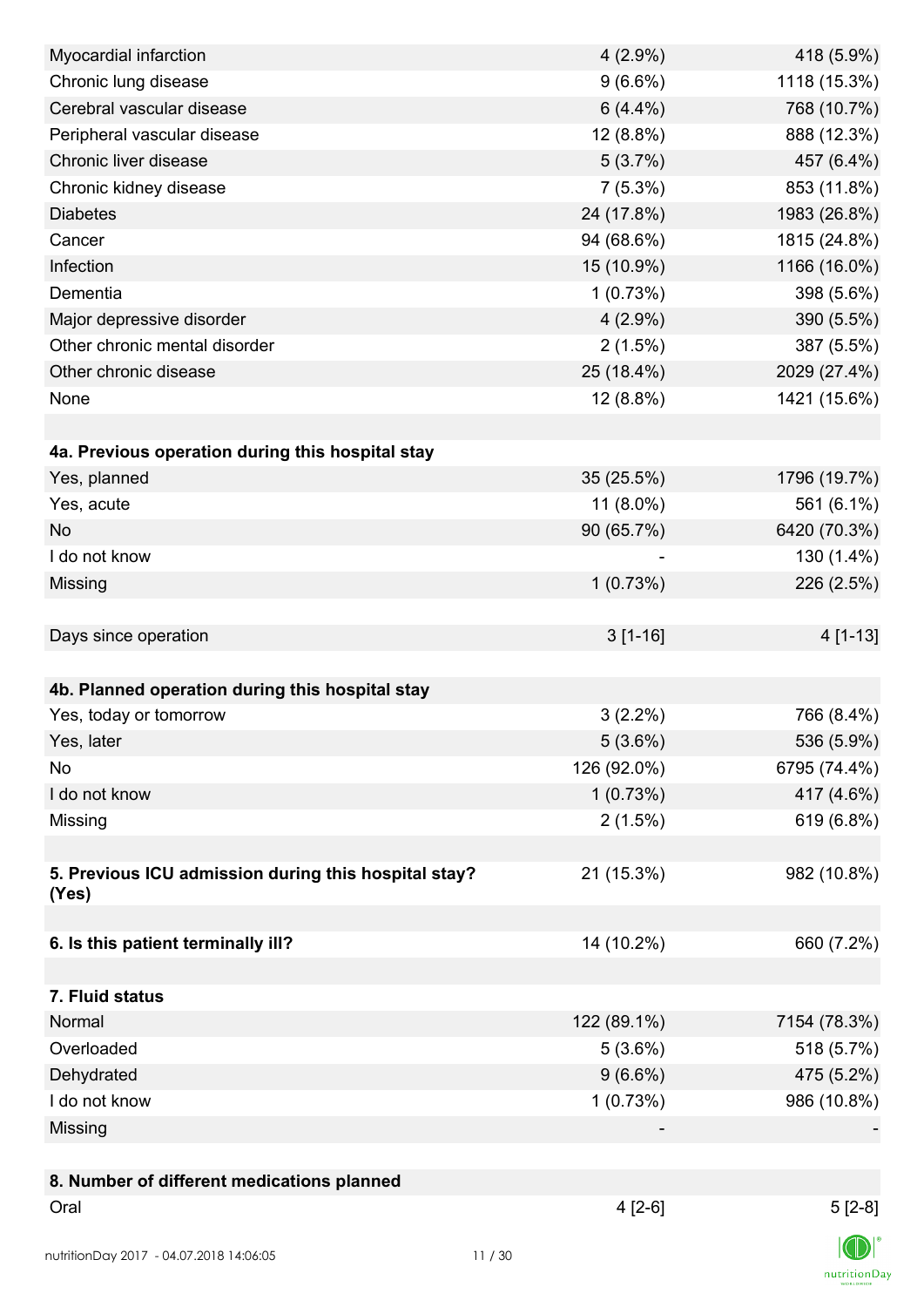| Other                                                                                    | $2 [0-4]$   | $2[1-4]$     |
|------------------------------------------------------------------------------------------|-------------|--------------|
|                                                                                          |             |              |
| 9. Was this patient identified as malnourished or at risk of malnutrition?               |             |              |
| Malnourished                                                                             | $9(6.6\%)$  | 914 (10.0%)  |
| At risk                                                                                  | 39 (28.5%)  | 1610 (17.6%) |
| <b>No</b>                                                                                | 88 (64.2%)  | 5843 (64.0%) |
| I do not know                                                                            | 1(0.73%)    | 766 (8.4%)   |
| Missing                                                                                  |             |              |
|                                                                                          |             |              |
| 10. IV Fluids                                                                            |             |              |
| Electrolyte solution (NaCl, Ringers lactate, etc)                                        | 62 (45.3%)  | 3595 (39.4%) |
| 5% Glucose solution                                                                      | 17 (12.4%)  | 877 (9.6%)   |
|                                                                                          |             |              |
| 11. Number of ONS drinks planned                                                         | $0 [0-2]$   | $0 [0-0]$    |
|                                                                                          |             |              |
| <b>12. Nutrition intake</b>                                                              |             |              |
| Regular hospital food                                                                    | 102 (74.5%) | 5097 (55.8%) |
| Fortified/enriched hospital food                                                         | 22 (16.1%)  | 801 (8.8%)   |
| Protein/energy supplement (e.g. ONS drinks)                                              | 53 (38.7%)  | 1073 (11.7%) |
| <b>Enteral nutrition</b>                                                                 | 17 (12.4%)  | 495 (5.4%)   |
| Parenteral nutrition                                                                     | 18 (13.1%)  | 485 (5.3%)   |
| Special diet                                                                             | $8(5.8\%)$  | 3173 (34.7%) |
| None                                                                                     | $3(2.2\%)$  | 506 (5.5%)   |
|                                                                                          |             |              |
| 13a. All lines and Tubes                                                                 |             |              |
| <b>Central Venous</b>                                                                    | 25 (18.2%)  | 752 (8.2%)   |
|                                                                                          |             |              |
| Peripheral venous access                                                                 | 88 (64.2%)  | 4362 (47.8%) |
| Nasogastric                                                                              | 1(0.73%)    | 269 (2.9%)   |
| Nasojejunal                                                                              |             | 38 (0.42%)   |
| Nasoduadenal                                                                             |             | 22 (0.24%)   |
| Enterostoma                                                                              | 1(0.73%)    | 46 (0.50%)   |
| Percutaneous endoscopy/surgical gastrostomy                                              | 2(1.5%)     | 71 (0.78%)   |
| Percutaneous endoscopy/surgical jejunostomy                                              |             | 29 (0.32%)   |
| None                                                                                     | 26 (19.0%)  | 4024 (44.1%) |
|                                                                                          |             |              |
| 13b. Were there complications with nutrition related lines<br>and tubes since admission? |             |              |
| Yes, previously                                                                          | 2(1.5%)     | 93 (1.0%)    |
| Yes, ongoing                                                                             | 1(0.73%)    | 80 (0.88%)   |
| No                                                                                       | 127 (92.7%) | 7577 (83.0%) |
| I do not know                                                                            | 2(1.5%)     | 871 (9.5%)   |
| Missing                                                                                  | 5(3.6%)     | 512 (5.6%)   |
|                                                                                          |             |              |

### **14. Please indicate if any of the following was done for this patient since admission**

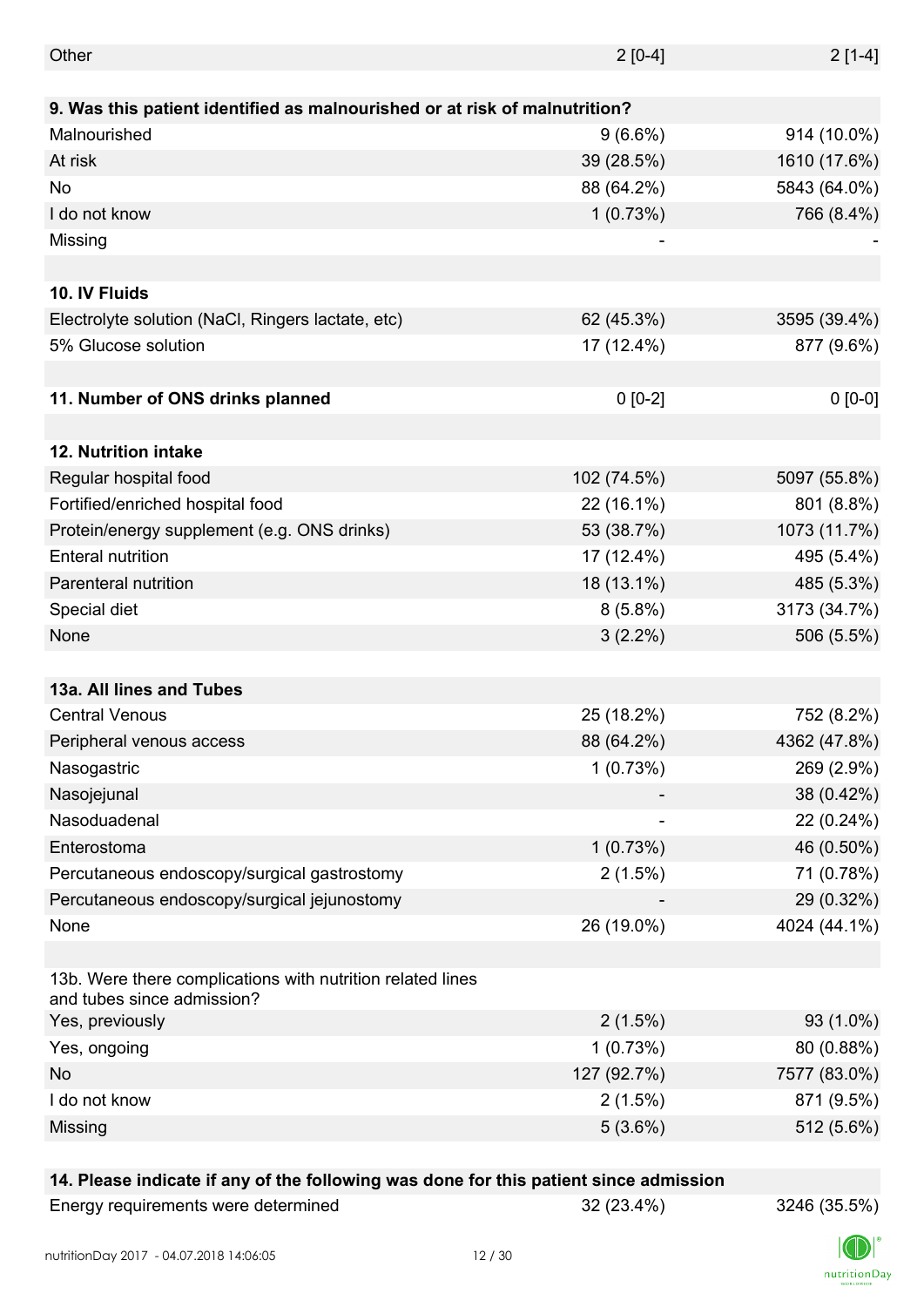| Protein requirements were determined                     | 26 (19.0%)  | 2888 (31.6%) |
|----------------------------------------------------------|-------------|--------------|
| Food/Nutrition intake was recorded in the patient record | 77 (56.2%)  | 4124 (45.2%) |
| Nutrition treatment plan was developed                   | 26 (19.0%)  | 3183 (34.9%) |
| Nutrition expert was consulted                           | 29 (21.2%)  | 3050 (33.4%) |
| Malnutrition status is recorded in the patient record    | 30 (21.9%)  | 2529 (27.7%) |
| None                                                     |             |              |
|                                                          |             |              |
| 15a. Energy goal                                         |             |              |
| $< 500$ kcal                                             | $2(1.5\%)$  | 335 (3.7%)   |
| 500-999 kcal                                             | 1(0.73%)    | 109 (1.2%)   |
| 1000-1499 kcal                                           | $4(2.9\%)$  | 957 (10.5%)  |
| 1500-1999 kcal                                           | 25 (18.2%)  | 2729 (29.9%) |
| >=2000 kcal                                              | 17 (12.4%)  | 993 (10.9%)  |
| Not determined                                           | 70 (51.1%)  | 3222 (35.3%) |
| I do not know                                            | 18 (13.1%)  | 752 (8.2%)   |
| Missing                                                  |             | 36 (0.39%)   |
|                                                          |             |              |
| 15b. Energy intake                                       |             |              |
| $< 500$ kcal                                             | $10(7.3\%)$ | 615 (6.7%)   |
| 500-999 kcal                                             | $7(5.1\%)$  | 525 (5.7%)   |
| 1000-1499 kcal                                           | $6(4.4\%)$  | 1192 (13.1%) |
| 1500-1999 kcal                                           | 28 (20.4%)  | 2032 (22.2%) |
| >=2000 kcal                                              | $6(4.4\%)$  | 597 (6.5%)   |
| Not determined                                           | 61 (44.5%)  | 2998 (32.8%) |
| I do not know                                            | 19 (13.9%)  | 1122 (12.3%) |
| Missing                                                  |             | 52 (0.57%)   |
|                                                          |             |              |
| 16. Since admission, this patient's health status has    |             |              |
| Improved                                                 | 63 (46.0%)  | 4626 (50.7%) |
| Deteriorated                                             | $9(6.6\%)$  | 514 (5.6%)   |
| Remained the same                                        | 59 (43.1%)  | 2506 (27.4%) |
| This patient has just been admitted                      | $6(4.4\%)$  | 574 (6.3%)   |
| I do not know                                            |             | 913 (10.0%)  |
| Missing                                                  |             |              |
|                                                          |             |              |
| Length of hospital stay (days)                           | $9[4-18]$   | 12 [6-24]    |
|                                                          |             |              |
| <b>Outcome Code</b>                                      |             |              |
| 1= Still in the hospital                                 | 5(3.6%)     | 796 (8.7%)   |
| 2= Transferred to another hospital                       |             | 219 (2.4%)   |
| 3= Transferred to long term care                         | 2(1.5%)     | 373 (4.1%)   |
| 4= Rehabilitation                                        | 1(0.73%)    | 500 (5.5%)   |
| 5= Discharged home                                       | 125 (91.2%) | 6731 (73.7%) |
| 6= Death                                                 | $4(2.9\%)$  | 283 (3.1%)   |

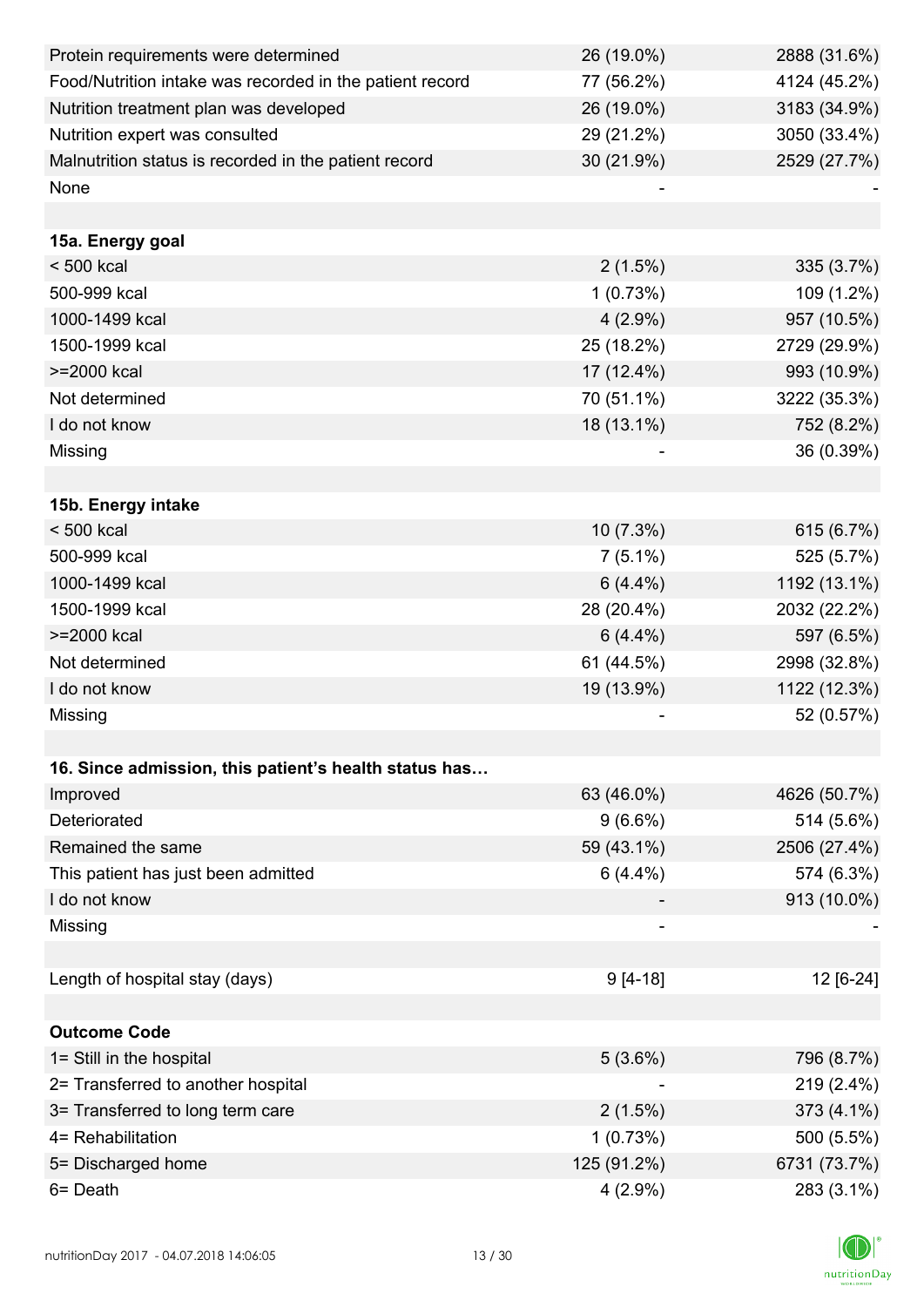| $7 =$ Others                         |            | 175 (1.9%)   |
|--------------------------------------|------------|--------------|
| Missing                              |            | 56 (0.61%)   |
|                                      |            |              |
| Readmitted since ND                  |            |              |
| $1 = No$                             | 94 (71.2%) | 6273 (77.4%) |
| 2= Yes, same hospital planned        | 24 (18.2%) | 483 (6.0%)   |
| 3= Yes, same hospital unplanned      | 13 (9.8%)  | 471 (5.8%)   |
| 4= Yes, different hospital planned   |            | 45 (0.56%)   |
| 5= Yes, different hospital unplanned |            | 45 (0.56%)   |
| 6= Unknown                           |            | 366 (4.5%)   |
| Missing                              |            | 428 (5.3%)   |

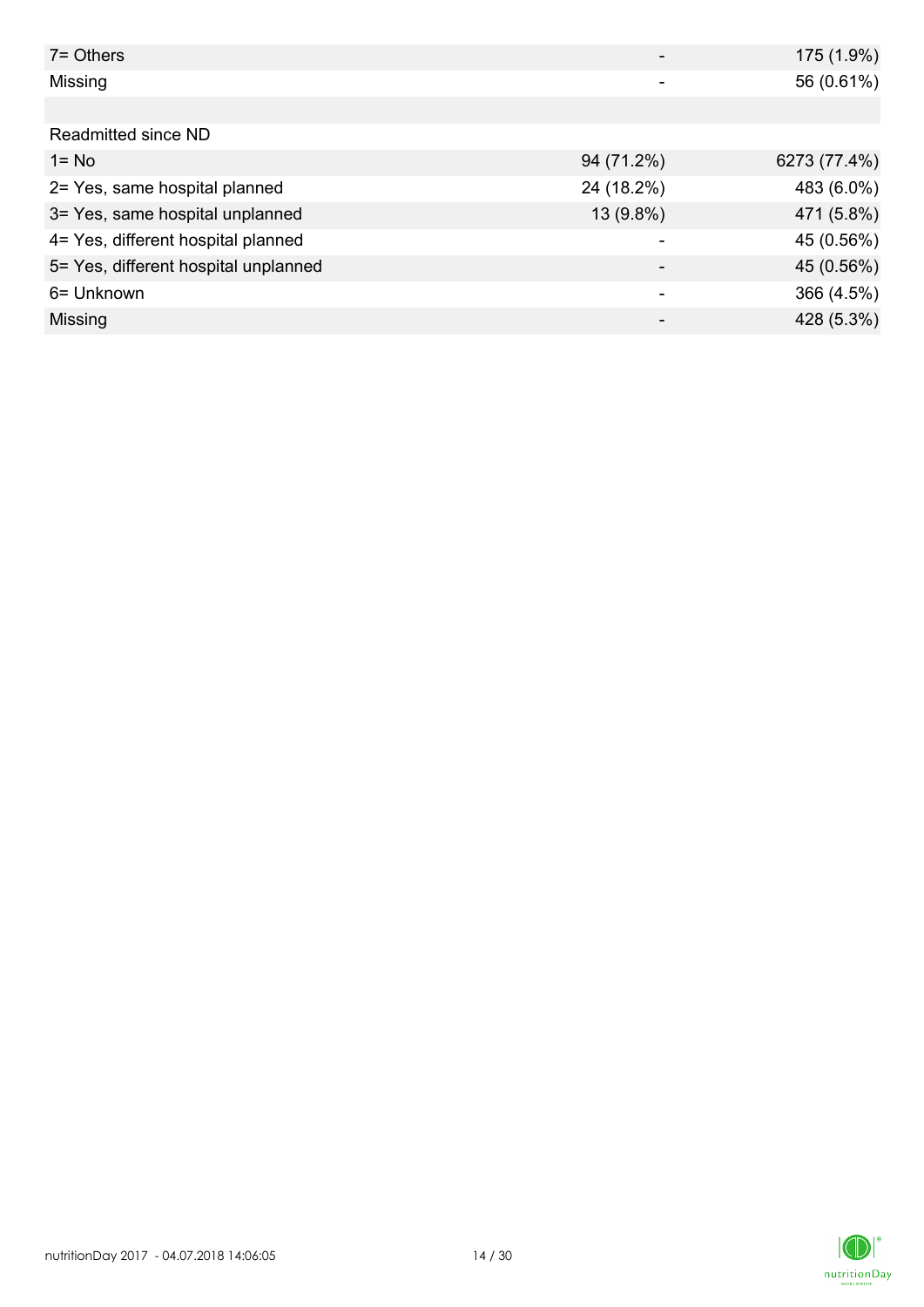|                                                                                      | <b>YOUR RESULTS</b> | <b>REFERENCE RESULTS</b> |
|--------------------------------------------------------------------------------------|---------------------|--------------------------|
|                                                                                      |                     |                          |
| 1. What are your typical dietary habits?                                             |                     |                          |
| No special dietary habits                                                            | 94 (69.1%)          | 6102 (69.3%)             |
| I am vegetarian                                                                      | 5(3.7%)             | 153 (1.7%)               |
| I adhee to a vegan diet                                                              | $1(0.74\%)$         | 53 (0.60%)               |
| I eat gluten-free diet                                                               | $3(2.2\%)$          | 78 (0.89%)               |
| I avoid added sugars                                                                 | 36 (26.5%)          | 1353 (15.4%)             |
| I avoid carbohydrates                                                                | $8(5.9\%)$          | 515 (5.9%)               |
| I eat a low fat-diet                                                                 | 48 (35.3%)          | 1034 (11.8%)             |
| I am lactose intolerant                                                              | $3(2.2\%)$          | 343 (3.9%)               |
| Other special diet due to intolerances/allergies                                     | 5(3.7%)             | 179 (2.0%)               |
| Other                                                                                | $6(4.4\%)$          | 617 (7.0%)               |
| No answer given                                                                      |                     | 217 (2.5%)               |
|                                                                                      |                     |                          |
| 2. Where did you live before your current hospital admission?                        |                     |                          |
| At home                                                                              | 134 (98.5%)         | 7771 (88.3%)             |
| In a nursing home or other live-in facility                                          |                     | 295 (3.4%)               |
| I was transferred from another hospital                                              | 1(0.74%)            | 456 (5.2%)               |
| Other                                                                                | 1(0.74%)            | 147 (1.7%)               |
| Missing                                                                              |                     | 131 (1.5%)               |
|                                                                                      |                     |                          |
| 3. In general, are you able to walk?                                                 |                     |                          |
| Yes                                                                                  | 107 (78.7%)         | 5599 (63.6%)             |
| Yes, with someone's help                                                             | 15 (11.0%)          | 963 (10.9%)              |
| Yes, independently using a cane, walker, or crutches                                 | $6(4.4\%)$          | 1142 (13.0%)             |
| No, I have a wheelchair                                                              | $3(2.2\%)$          | 383 (4.4%)               |
| No, I am bedridden                                                                   | $3(2.2\%)$          | 579 (6.6%)               |
| Missing                                                                              | $2(1.5\%)$          | 134 (1.5%)               |
|                                                                                      |                     |                          |
| 4. In general, how would you say your health is?                                     |                     |                          |
| Very good                                                                            | $7(5.1\%)$          | 633 (7.2%)               |
| Good                                                                                 | 31 (22.8%)          | 3217 (36.6%)             |
| Fair                                                                                 | 72 (52.9%)          | 3329 (37.8%)             |
| Poor                                                                                 | 22 (16.2%)          | 1202 (13.7%)             |
| Very poor                                                                            | $3(2.2\%)$          | 268 (3.0%)               |
| Missing                                                                              | 1(0.74%)            | 151 (1.7%)               |
|                                                                                      |                     |                          |
| 5. Over the last 12 months prior to your current hospital admission approximately    |                     |                          |
| how many times have you seen a doctor?                                               | $5[3-10]$           | $4[2-10]$                |
| how many times have you been admitted to the<br>hospital (Emergency room, any ward)? | $1[0-3]$            | $1[0-2]$                 |
| how many nights in total have you spent in hospital?                                 | 8 [1-28]            | $5[0-15]$                |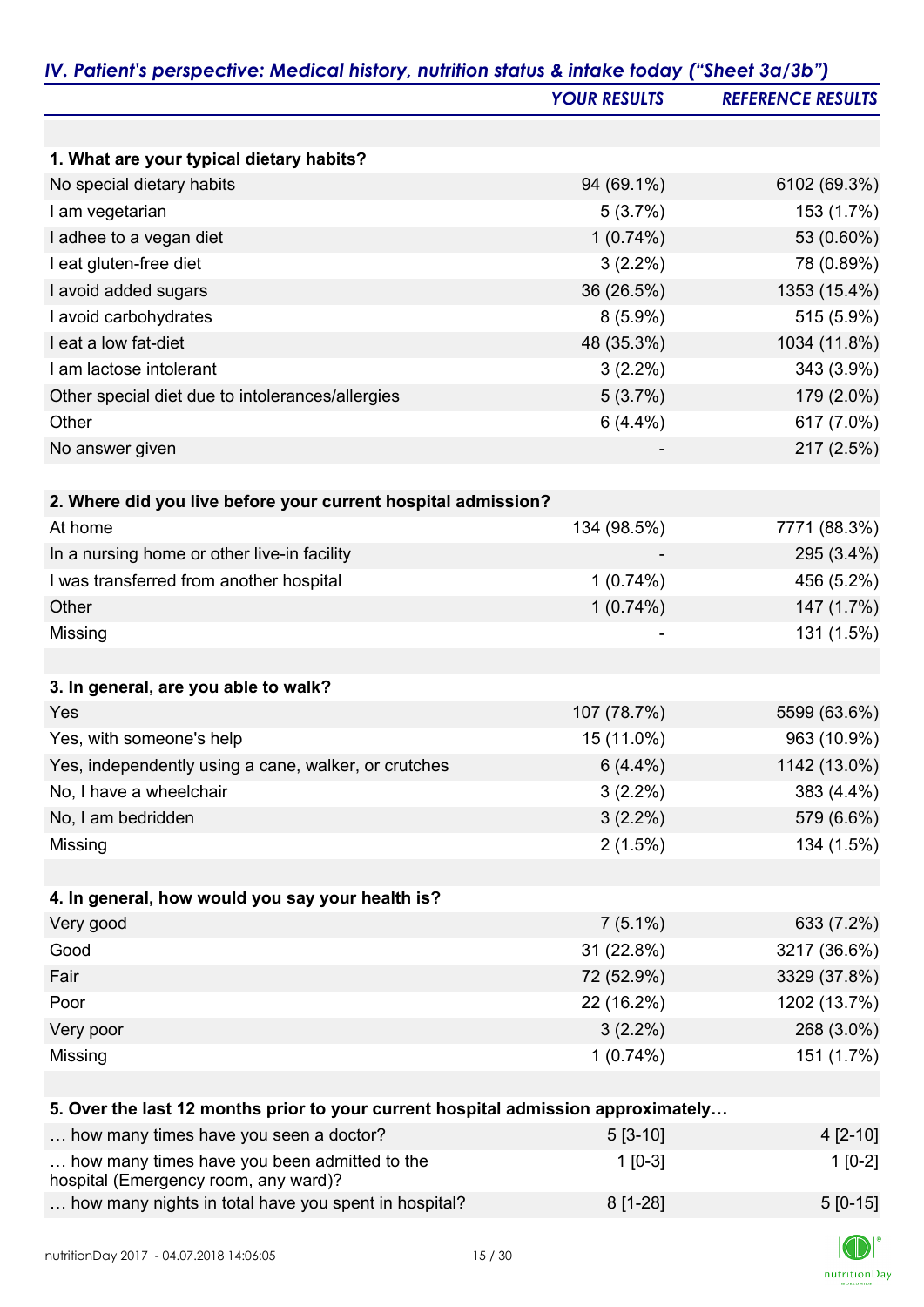| 6. How many different medications do you take routinely each day (prior to hospitalisation)? |             |              |
|----------------------------------------------------------------------------------------------|-------------|--------------|
| $1 - 2$                                                                                      | 45 (33.1%)  | 1694 (19.3%) |
| $3-5$                                                                                        | 44 (32.4%)  | 2352 (26.7%) |
| More than 5                                                                                  | 24 (17.6%)  | 2722 (30.9%) |
| None                                                                                         | 22 (16.2%)  | 1418 (16.1%) |
| I do not know                                                                                |             | 449 (5.1%)   |
| Missing                                                                                      | $1(0.74\%)$ | 165 (1.9%)   |
|                                                                                              |             |              |
| 7. Do you have health insurance?                                                             |             |              |
| Yes, private insurance only                                                                  | $3(2.2\%)$  | 1319 (15.0%) |
| Yes, public insurance only                                                                   | 33 (24.3%)  | 4350 (49.4%) |
| Yes, both                                                                                    | 97 (71.3%)  | 1115 (12.7%) |
| None                                                                                         |             | 1177 (13.4%) |
| I prefer not to answer                                                                       | 2(1.5%)     | 510 (5.8%)   |
| Missing                                                                                      | 1(0.74%)    | 329 (3.7%)   |
|                                                                                              |             |              |
| 8. What was your weight 5 years ago?                                                         | 80 [69-94]  | 70 [60-83]   |
| I do not know                                                                                | 10 (7.4%)   | 2377 (27.0%) |
|                                                                                              |             |              |
| 9a. Have you lost weight within the last 3 months?                                           |             |              |
| Yes, intentionally                                                                           | 12 (8.8%)   | 827 (9.4%)   |
| Yes, unintentionally                                                                         | 70 (51.5%)  | 3324 (37.8%) |
| No, my weight stayed the same                                                                | 42 (30.9%)  | 2582 (29.3%) |
| No, I gained weight                                                                          | $11(8.1\%)$ | 951 (10.8%)  |
| I do not know                                                                                |             | 907 (10.3%)  |
| Missing                                                                                      | $1(0.74\%)$ | 209 (2.4%)   |
|                                                                                              |             |              |
| 9b. If yes, how many kg did you lose?                                                        | $6[5-13]$   | $6[3-10]$    |
| I do not know                                                                                | $2(2.4\%)$  | 701 (16.9%)  |
|                                                                                              |             |              |
| 10. Did you know about your hospitalisation two days                                         | 79 (59.0%)  | 3271 (39.2%) |
| before admission? (Yes)                                                                      |             |              |
|                                                                                              |             |              |
| 11. Please indicate if you                                                                   |             |              |
| were weighed at admission                                                                    | 99 (72.8%)  | 4927 (56.7%) |
| were informed about your nutrition status                                                    | 61 (45.5%)  | 2797 (32.5%) |
| were informed about nutrition care options                                                   | 76 (56.3%)  | 2491 (29.0%) |
| received special nutrition care                                                              | 43 (32.6%)  | 2357 (27.5%) |
|                                                                                              |             |              |
| 12. How well have you eaten in the week before you were admitted to the hospital?            |             |              |
| More than normal                                                                             | $6(4.4\%)$  | 388 (4.4%)   |

| More than normal     | $6(4.4\%)$ | 388 (4.4%)   |
|----------------------|------------|--------------|
| Normal               | 80 (59.3%) | 5401 (61.8%) |
| About 3/4 of normal  | 17 (12.6%) | 844 (9.7%)   |
| About half of normal | 18 (13.3%) | 1065 (12.2%) |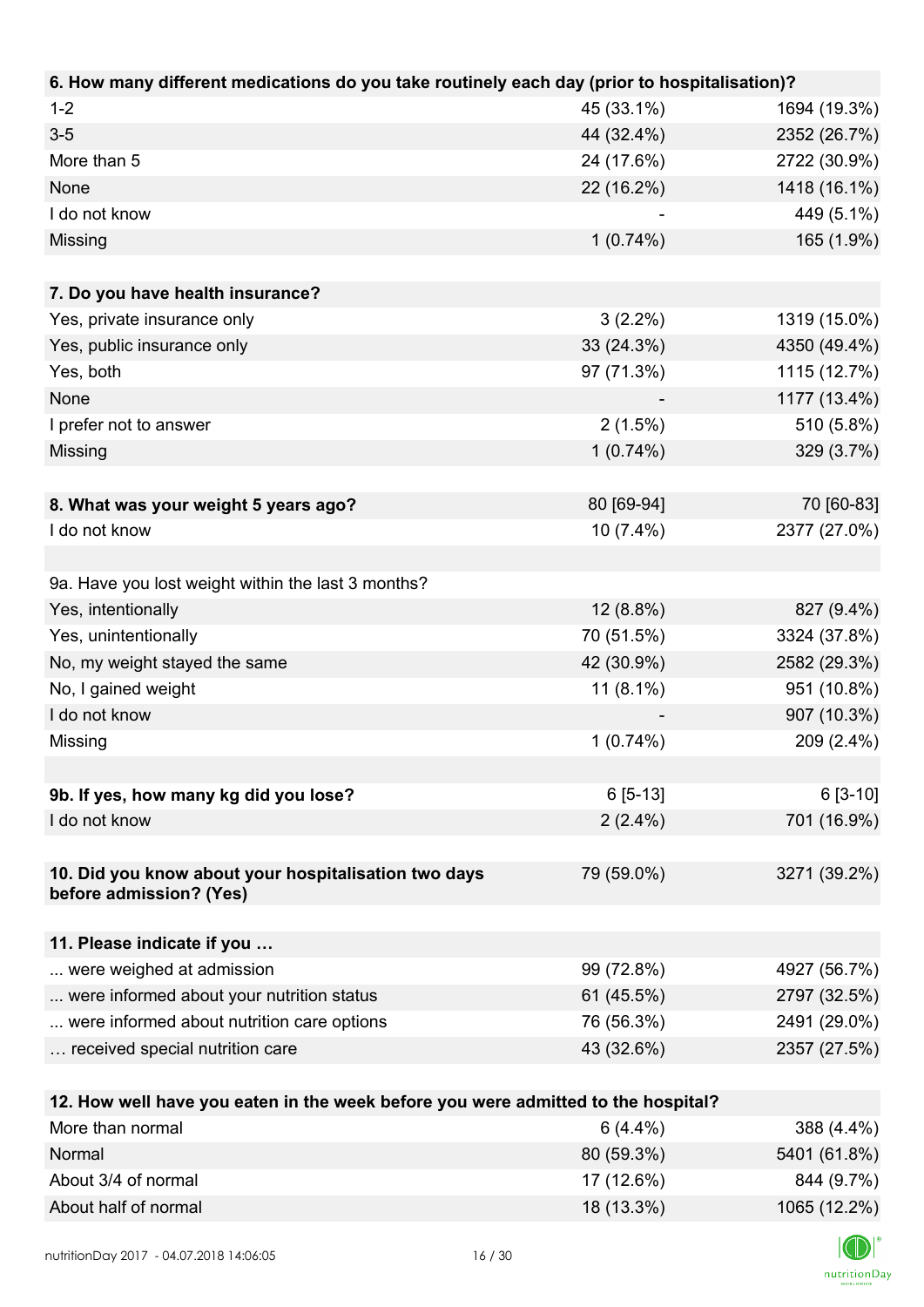| About a quarter to nearly nothing                                              | 14 (10.4%)  | 791 (9.0%)   |
|--------------------------------------------------------------------------------|-------------|--------------|
| I do not know                                                                  |             | 88 (1.0%)    |
| Missing                                                                        |             | 167 (1.9%)   |
|                                                                                |             |              |
| 13. In general, how satisfied are you with the food at the hospital?           |             |              |
| Very satisfied                                                                 | 24 (17.8%)  | 2368 (27.1%) |
| Somewhat satisfied                                                             | 64 (47.4%)  | 2629 (30.1%) |
| <b>Neutral</b>                                                                 | 26 (19.3%)  | 1752 (20.0%) |
| <b>Dissatisfied</b>                                                            | 13 (9.6%)   | 691 (7.9%)   |
| Very dissatisfied                                                              | $1(0.74\%)$ | 261 (3.0%)   |
| I do not know                                                                  | $7(5.2\%)$  | 726 (8.3%)   |
| Missing                                                                        |             | 317 (3.6%)   |
|                                                                                |             |              |
| 14. Did you get any help with eating TODAY?                                    |             |              |
| Yes, from family or friends                                                    | $8(5.9\%)$  | 978 (11.2%)  |
| Yes, from hospital staff                                                       | $2(1.5\%)$  | 581 (6.6%)   |
| <b>No</b>                                                                      | 119 (88.1%) | 6652 (76.1%) |
| I do not know                                                                  |             | 113 (1.3%)   |
| Missing                                                                        | $6(4.4\%)$  | 420 (4.8%)   |
|                                                                                |             |              |
| 15. Were you able to eat without interruption TODAY?<br>(Yes)                  | 101 (75.9%) | 6110 (74.6%) |
|                                                                                |             |              |
| 16a. Please indicate how much hospital food you ate for lunch or dinner TODAY: |             |              |
| About all                                                                      | 56 (41.5%)  | 4213 (48.2%) |
|                                                                                |             |              |
| 1/2                                                                            | 37 (27.4%)  | 2075 (23.7%) |
| 1/4                                                                            | 24 (17.8%)  | 1064 (12.2%) |
| Nothing                                                                        | 16 (11.9%)  | 1004 (11.5%) |
| Missing                                                                        | $2(1.5\%)$  | 388 (4.4%)   |
|                                                                                |             |              |
| 16b. The portion size of the meal I ordered TODAY was                          |             |              |
| Standard                                                                       | 110 (81.5%) | 5611 (64.2%) |
| Smaller                                                                        | $3(2.2\%)$  | 811 (9.3%)   |
| Larger                                                                         |             | 344 (3.9%)   |
| I do not know                                                                  | 12 (8.9%)   | 884 (10.1%)  |
| Missing                                                                        | 10 (7.4%)   | 1094 (12.5%) |
| 17. If you did not eat everything of your meal, please tell us why:            |             |              |
| I did not like the type of food offered                                        | 12 (15.6%)  | 608 (14.7%)  |
| I did not like the smell/taste of the food                                     | 6(7.8%)     | 474 (11.4%)  |
| The food did not fit my cultural/religious preferences                         |             | 54 (1.3%)    |
| The food was too hot                                                           |             | 15 (0.36%)   |
| The food was too cold                                                          | 2(2.6%)     | 95 (2.3%)    |
| Due to food allergy/intolerance                                                | 2(2.6%)     | 27 (0.65%)   |
| I was not hungry at that time                                                  | 16 (20.8%)  | 709 (17.1%)  |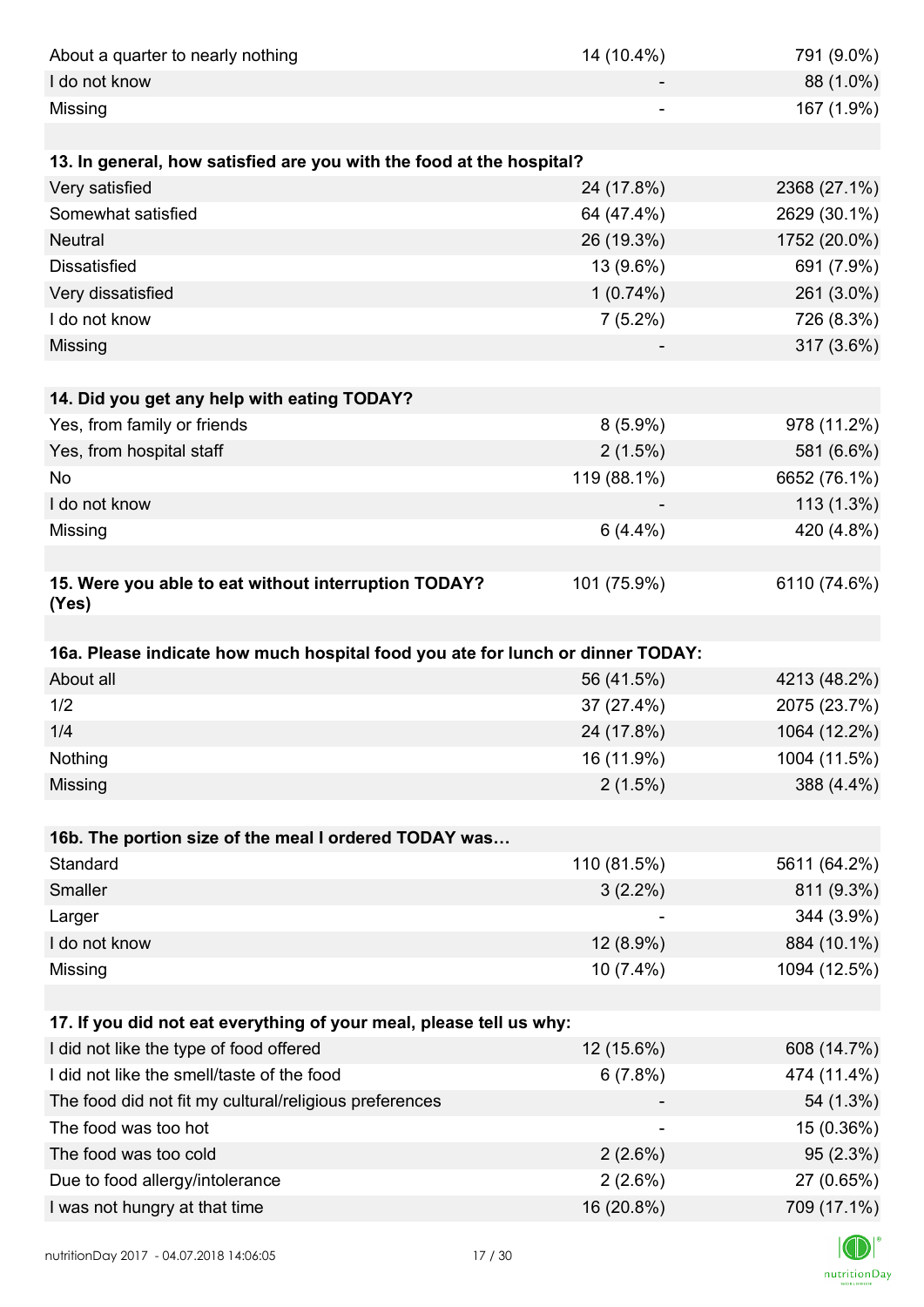| I do not have my usual appetite                                                      | 32 (41.6%)  | 1167 (28.2%) |
|--------------------------------------------------------------------------------------|-------------|--------------|
| I have problems chewing/swallowing                                                   | $4(5.2\%)$  | 239 (5.8%)   |
| I normally eat less than what was served                                             | 6(7.8%)     | 457 (11.0%)  |
| I had nausea/vomiting                                                                | $4(5.2\%)$  | 345 (8.3%)   |
| I was too tired                                                                      | 5(6.5%)     | 227 (5.5%)   |
| I cannot eat without help                                                            |             | 73 (1.8%)    |
| I was not allowed to eat                                                             | $7(9.1\%)$  | 460 (11.1%)  |
| I had an exam, surgery, or test and missed my meal                                   | 9(11.7%)    | 243 (5.9%)   |
| I did not get requested food                                                         |             | 54 (1.3%)    |
| No answer given                                                                      | 2(2.6%)     | 510 (12.3%)  |
|                                                                                      |             |              |
| 18. Enter the number of glasses/cups of the drinks you consumed in the last 24 hours |             |              |
| Water                                                                                | $4[2-6]$    | $3[2-5]$     |
| Tea                                                                                  | $2[2-5]$    | $1[0-2]$     |
| Coffee                                                                               | $1[1-1]$    | $1[0-2]$     |
| <b>Milk</b>                                                                          | $1 [0-1]$   | $1[0-1]$     |
| Fruit juice                                                                          | $1[0-1]$    | $1[0-2]$     |
| Soft drinks                                                                          | $0[0-2]$    | $0[0-1]$     |
| <b>Nutrition drink</b>                                                               | $1[1-2]$    | $0 [0-1]$    |
| Other                                                                                | $0 [0-0]$   | $0 [0-1]$    |
|                                                                                      |             |              |
| 19a. Did you eat any food apart from hospital food<br><b>TODAY?</b>                  | 30 (22.9%)  | 2179 (27.2%) |
| 19b. If yes, what did you eat?                                                       |             |              |
| Sweet snacks                                                                         | 5(16.7%)    | 548 (25.1%)  |
| Salty snacks                                                                         | $1(3.3\%)$  | 290 (13.3%)  |
| Homemade food                                                                        | 5(16.7%)    | 320 (14.7%)  |
| Fruits                                                                               | 14 (46.7%)  | 774 (35.5%)  |
| Dairy products                                                                       | $1(3.3\%)$  | 221 (10.1%)  |
| Food delivered/restaurant                                                            |             | 85 (3.9%)    |
| Sandwich                                                                             | $3(10.0\%)$ | 145 (6.7%)   |
| Other                                                                                | 5(16.7%)    | 429 (19.7%)  |
|                                                                                      |             |              |
| 20. How has your food intake changed since your hospital admission?                  |             |              |
| Increased                                                                            | 15 (11.1%)  | 1201 (13.7%) |
| Decreased                                                                            | 52 (38.5%)  | 2809 (32.1%) |
| Stayed the same                                                                      | 60 (44.4%)  | 3616 (41.4%) |
| I do not know                                                                        | $6(4.4\%)$  | 601 (6.9%)   |
| Missing                                                                              | 2(1.5%)     | 517 (5.9%)   |
|                                                                                      |             |              |
| 21. TODAY I feel                                                                     |             |              |
| Stronger than at admission                                                           | 48 (35.6%)  | 3792 (43.4%) |
| Weaker than at admission                                                             | 36 (26.7%)  | 1514 (17.3%) |
| Same as at admission                                                                 | 38 (28.1%)  | 2454 (28.1%) |
|                                                                                      |             |              |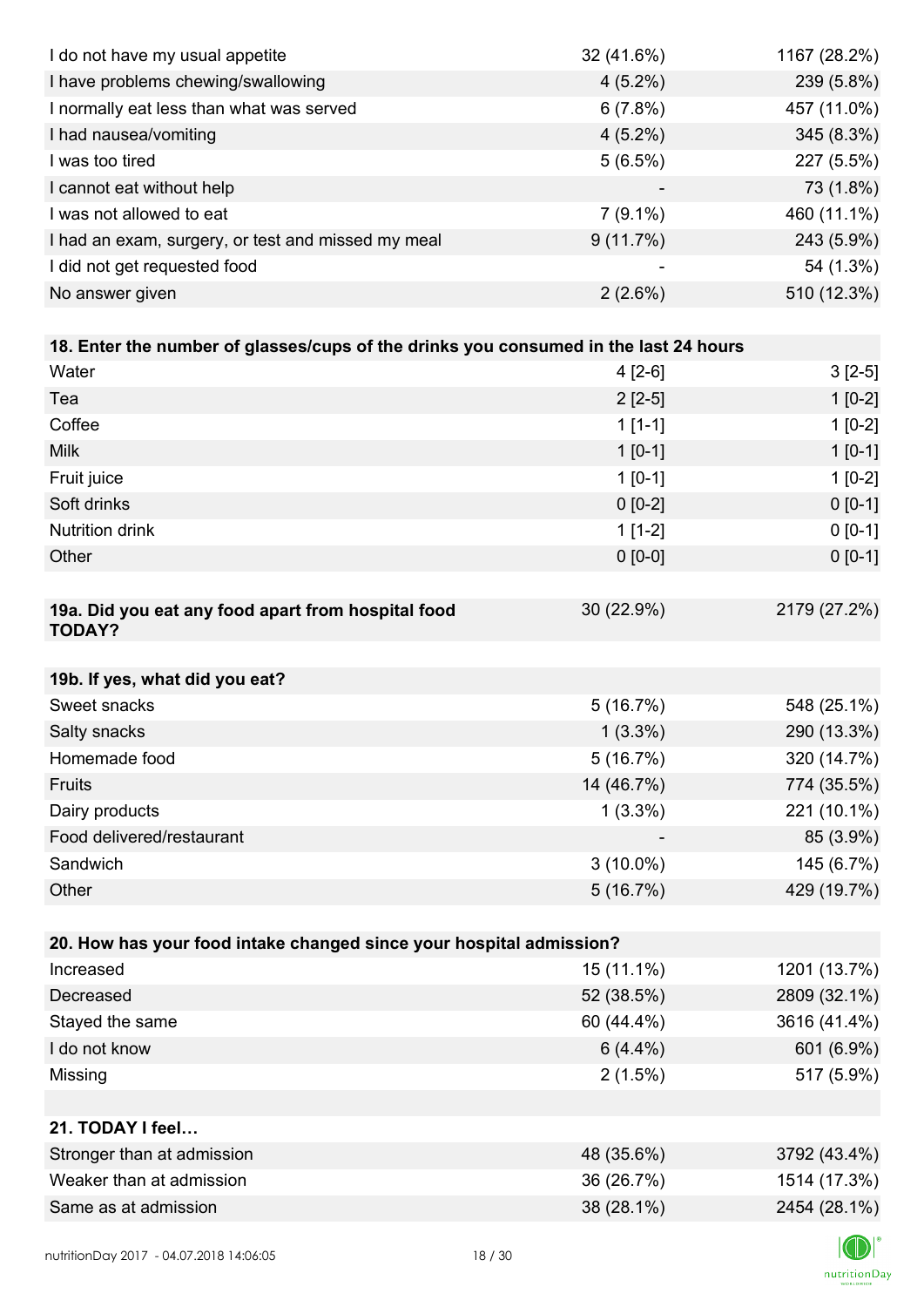| I was admitted today                                 | $10(7.4\%)$  | 239 (2.7%)   |
|------------------------------------------------------|--------------|--------------|
| I do not know                                        | $2(1.5\%)$   | 466 (5.3%)   |
| Missing                                              | $1(0.74\%)$  | 279 (3.2%)   |
|                                                      |              |              |
| 22. Can you walk without assistance TODAY?           |              |              |
| Yes                                                  | 112 (83.0%)  | 5103 (58.4%) |
| No, only with assistance                             | $15(11.1\%)$ | 2181 (24.9%) |
| No, I stay in bed                                    | $7(5.2\%)$   | 984 (11.3%)  |
| Missing                                              | $1(0.74\%)$  | 476 (5.4%)   |
|                                                      |              |              |
| 23. Did anyone help you complete this questionnaire? | 81 (60.9%)   | 5889 (69.0%) |

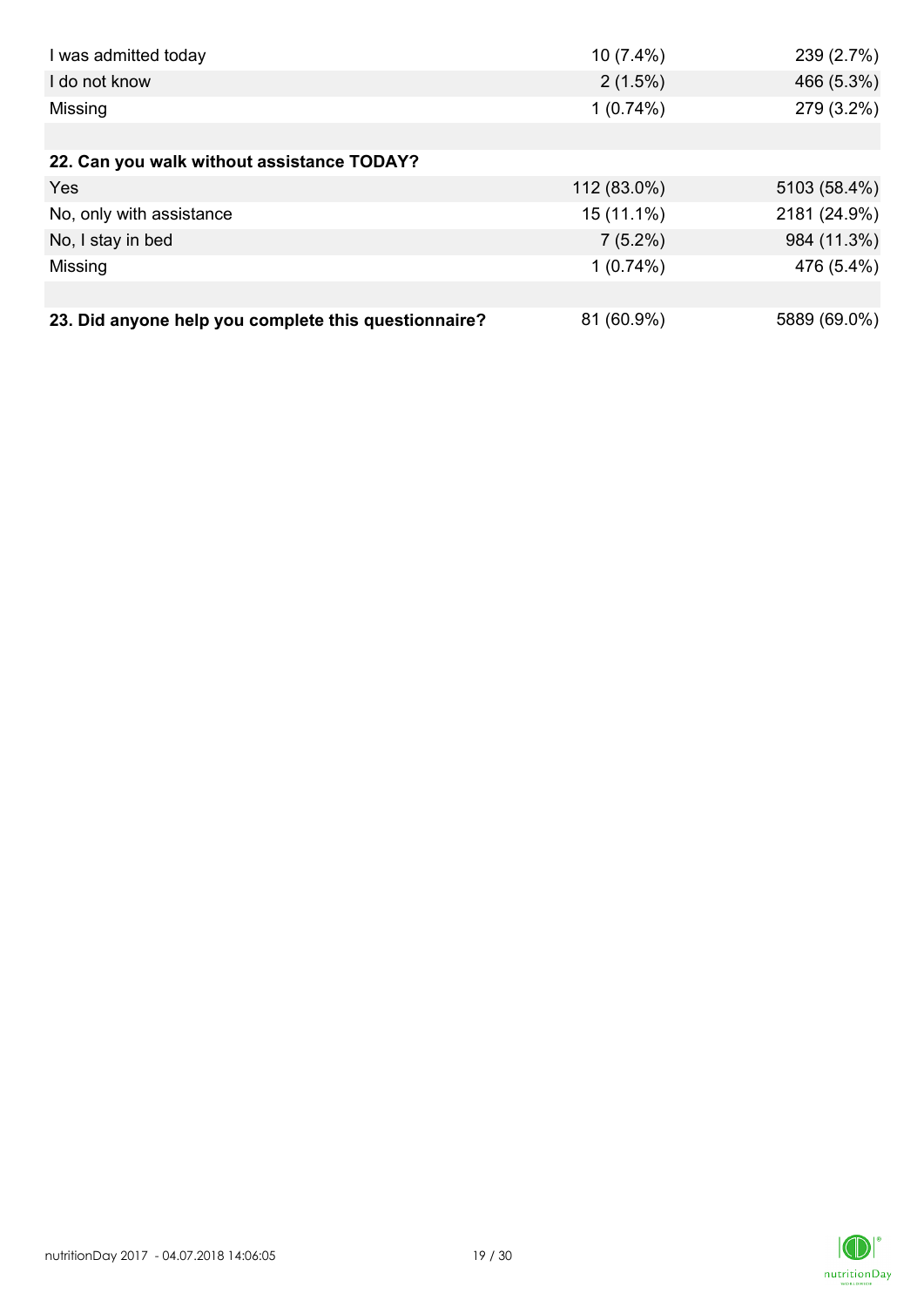| V. Oncology: Unit organisation and structures ("Sheet 1 onco")                             |                     |                          |
|--------------------------------------------------------------------------------------------|---------------------|--------------------------|
|                                                                                            | <b>YOUR RESULTS</b> | <b>REFERENCE RESULTS</b> |
| Number of units with cancer patients:                                                      | 8                   | 116                      |
| Computerized system in hospital:                                                           | 7 units (88%) YES   | 112 units (97%) YES      |
| Nutritional treatment of cancer patients is part of overall<br>care plan                   | 5 units (63%) YES   | 98 units (84%) YES       |
| <b>Nutritional treatment is considered</b>                                                 |                     |                          |
| Routinely                                                                                  | $1(12,5\%)$         | 59 (50,9%)               |
| When patient asks                                                                          | 3(37,5%)            | 29 (25,0%)               |
| When body weight loss > 10%                                                                | 3(37,5%)            | 39 (33,6%)               |
| During palliative phase                                                                    |                     | 33 (28,4%)               |
| Other                                                                                      |                     | 6(5,17%)                 |
| Missing                                                                                    | $1(12,5\%)$         | 17 (14,7%)               |
|                                                                                            |                     |                          |
| Nutritional treatment is not part of the comprehensive approach due to<br>Lack of evidence |                     |                          |
|                                                                                            | $1(12,5\%)$         | $7(6,03\%)$              |
| No knowledge of the field<br>No reimbursement                                              | $1(12,5\%)$         | 7(6,03%)                 |
|                                                                                            | $1(12,5\%)$         | $7(6,03\%)$              |
| It feeds the tumour                                                                        |                     | $1(0,86\%)$              |
| Other                                                                                      | $1(12,5\%)$         | 4(3,45%)                 |
| Nutritional therapy used for cancer patients                                               |                     |                          |
| Nutrition according to nutrition plan                                                      | $4(50,0\%)$         | 67 (57,8%)               |
| Calculation of energy needs                                                                | 2(25,0%)            | 85 (73,3%)               |
| Monitoring patients intake and use of oral supplements                                     | 7(87,5%)            | 102 (87,9%)              |
| None                                                                                       |                     | 4(3,45%)                 |
| Other                                                                                      |                     | $5(4,31\%)$              |
| Missing                                                                                    |                     | 2(1,72%)                 |
| Nutritional therapy is not used due to                                                     |                     |                          |
| Lack of evidence                                                                           | $1(12,5\%)$         | 2(1,72%)                 |
| Lack of experience                                                                         |                     | 6(5,17%)                 |
| No reimbursement                                                                           |                     | 3(2,59%)                 |
| Lack of dietitians                                                                         | $1(12,5\%)$         | $8(6,90\%)$              |
| Lack of other experts                                                                      |                     | 3(2,59%)                 |
| Other                                                                                      | $1(12,5\%)$         | 1(0,86%)                 |
| Missing                                                                                    |                     |                          |

**Assessment of parameters in cancer patients & methods used:**

### **Anthropometry/Body composition:**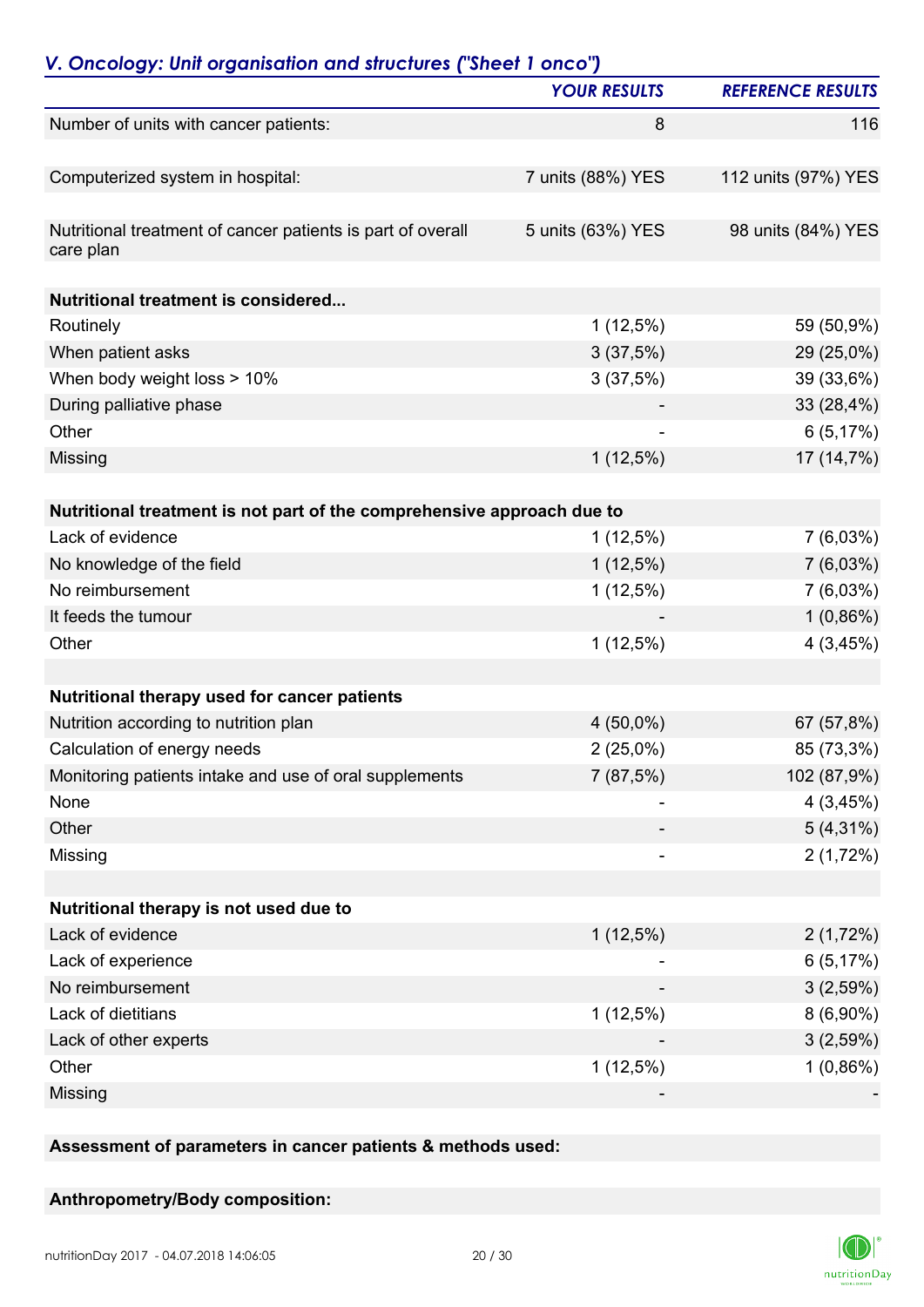| <b>Body weight</b>              |                              |             |
|---------------------------------|------------------------------|-------------|
| Regularly                       | 6(75,0%)                     | 78 (67,2%)  |
| At chemotherapy                 | $2(25,0\%)$                  | 12 (10,3%)  |
| When necessary                  |                              | 23 (19,8%)  |
| Never                           |                              | 1(0,86%)    |
| Unknown                         |                              | 1(0,86%)    |
| Missing                         | $\overline{\phantom{0}}$     | 1(0,86%)    |
|                                 |                              |             |
| Anthropometrics (circumference) |                              |             |
| Regularly                       | $1(12,5\%)$                  | 13 (11,2%)  |
| At chemotherapy                 |                              | $1(0,86\%)$ |
| When necessary                  | 4 (50,0%)                    | 42 (36,2%)  |
| Never                           | 3(37,5%)                     | 53 (45,7%)  |
| Unknown                         |                              | 1(0,86%)    |
| Missing                         | ۰                            | 6(5,17%)    |
|                                 |                              |             |
| <b>BIA</b>                      |                              |             |
| Regularly                       | $1(12,5\%)$                  | $5(4,31\%)$ |
| At chemotherapy                 |                              |             |
| When necessary                  | 5(62,5%)                     | 25 (21,6%)  |
| Never                           | $2(25,0\%)$                  | 78 (67,2%)  |
| Unknown                         |                              | 3(2,59%)    |
| Missing                         | $\qquad \qquad \blacksquare$ | $5(4,31\%)$ |
|                                 |                              |             |
| <b>CT SCAN</b>                  |                              |             |
| Regularly                       |                              | 6(5,17%)    |
| At chemotherapy                 |                              | 1(0,86%)    |
| When necessary                  | $2(25,0\%)$                  | 32 (27,6%)  |
| <b>Never</b>                    | 6(75,0%)                     | 70 (60,3%)  |
| Unknown                         |                              | 3(2,59%)    |
| Missing                         |                              | 4(3,45%)    |
|                                 |                              |             |
| <b>DEXA</b>                     |                              |             |
| Regularly                       |                              | 2(1,72%)    |
| At chemotherapy                 |                              |             |
| When necessary                  | $1(12,5\%)$                  | 16 (13,8%)  |
| Never                           | 7(87,5%)                     | 85 (73,3%)  |
| Unknown                         |                              | $8(6,90\%)$ |
| Missing                         | $\overline{\phantom{0}}$     | $5(4,31\%)$ |
|                                 |                              |             |
| Other (body composition)        |                              |             |
| Regularly                       |                              | $1(0,86\%)$ |
| At chemotherapy                 |                              |             |
| When necessary                  | $1(12,5\%)$                  | 17 (14,7%)  |
|                                 |                              |             |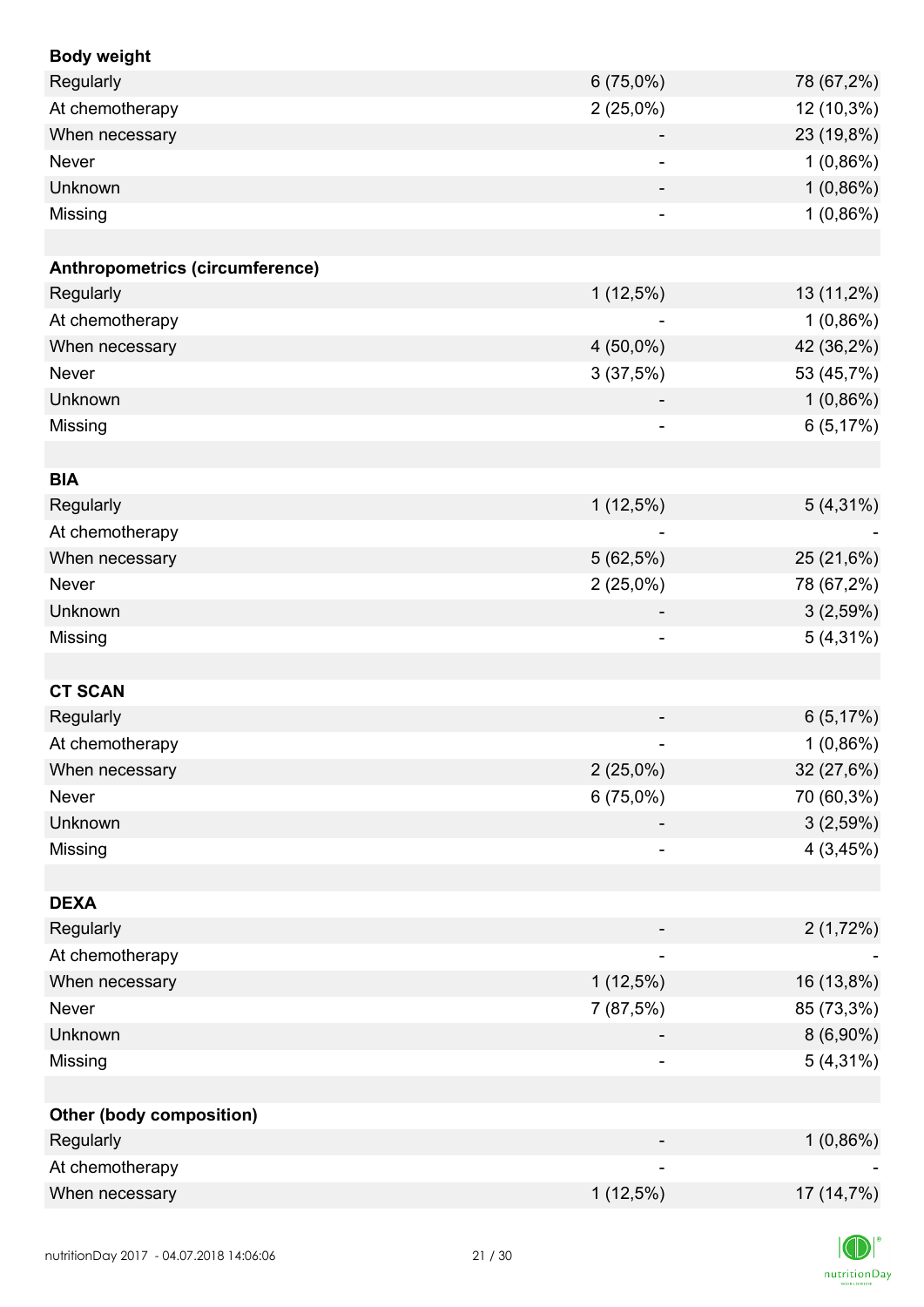| <b>Never</b>                         | 4 (50,0%)                | 40 (34,5%)  |
|--------------------------------------|--------------------------|-------------|
| Unknown                              |                          | 21 (18,1%)  |
| Missing                              | 3(37,5%)                 | 37 (31,9%)  |
|                                      |                          |             |
| <b>Body function:</b>                |                          |             |
| Handgrip                             |                          |             |
| Regularly                            |                          | 6(5,17%)    |
| At chemotherapy                      |                          | 1(0,86%)    |
| When necessary                       | $1(12,5\%)$              | 38 (32,8%)  |
| <b>Never</b>                         | 7 (87,5%)                | 61 (52,6%)  |
| Unknown                              | ٠                        | 4(3,45%)    |
| Missing                              |                          | 6(5,17%)    |
|                                      |                          |             |
| 6-minutes walking test               |                          |             |
| Regularly                            | $\overline{\phantom{a}}$ | 3(2,59%)    |
| At chemotherapy                      | $\overline{\phantom{a}}$ |             |
| When necessary                       | $1(12,5\%)$              | 33 (28,4%)  |
| <b>Never</b>                         | 7 (87,5%)                | 68 (58,6%)  |
| Unknown                              |                          | $5(4,31\%)$ |
| Missing                              |                          | 7(6,03%)    |
|                                      |                          |             |
| <b>Other (body function)</b>         |                          |             |
| Regularly                            | $\overline{\phantom{a}}$ | 4(3,45%)    |
| At chemotherapy                      |                          |             |
| When necessary                       | $2(25,0\%)$              | 24 (20,7%)  |
| <b>Never</b>                         | 5(62,5%)                 | 45 (38,8%)  |
| Unknown                              |                          | 16 (13,8%)  |
| Missing                              | $1(12,5\%)$              | 27 (23,3%)  |
|                                      |                          |             |
| Nutritional requirements, calculated |                          |             |
| Regularly                            |                          | 34 (29,3%)  |
| At chemotherapy                      |                          |             |
| When necessary                       | 5(62,5%)                 | 65 (56,0%)  |
| <b>Never</b>                         | $1(12,5\%)$              | $5(4,31\%)$ |
| Unknown                              |                          |             |
| Missing                              | $2(25,0\%)$              | 12 (10,3%)  |
|                                      |                          |             |
| <b>Nutritional intake:</b>           |                          |             |
| <b>Every meal</b>                    |                          |             |
| Regularly                            | 5(62,5%)                 | 32 (27,6%)  |
| At chemotherapy                      | $\overline{\phantom{a}}$ | $1(0,86\%)$ |
| When necessary                       | $2(25,0\%)$              | 51 (44,0%)  |
| Never                                | $\overline{a}$           | 13 (11,2%)  |
| Unknown                              |                          | 6(5,17%)    |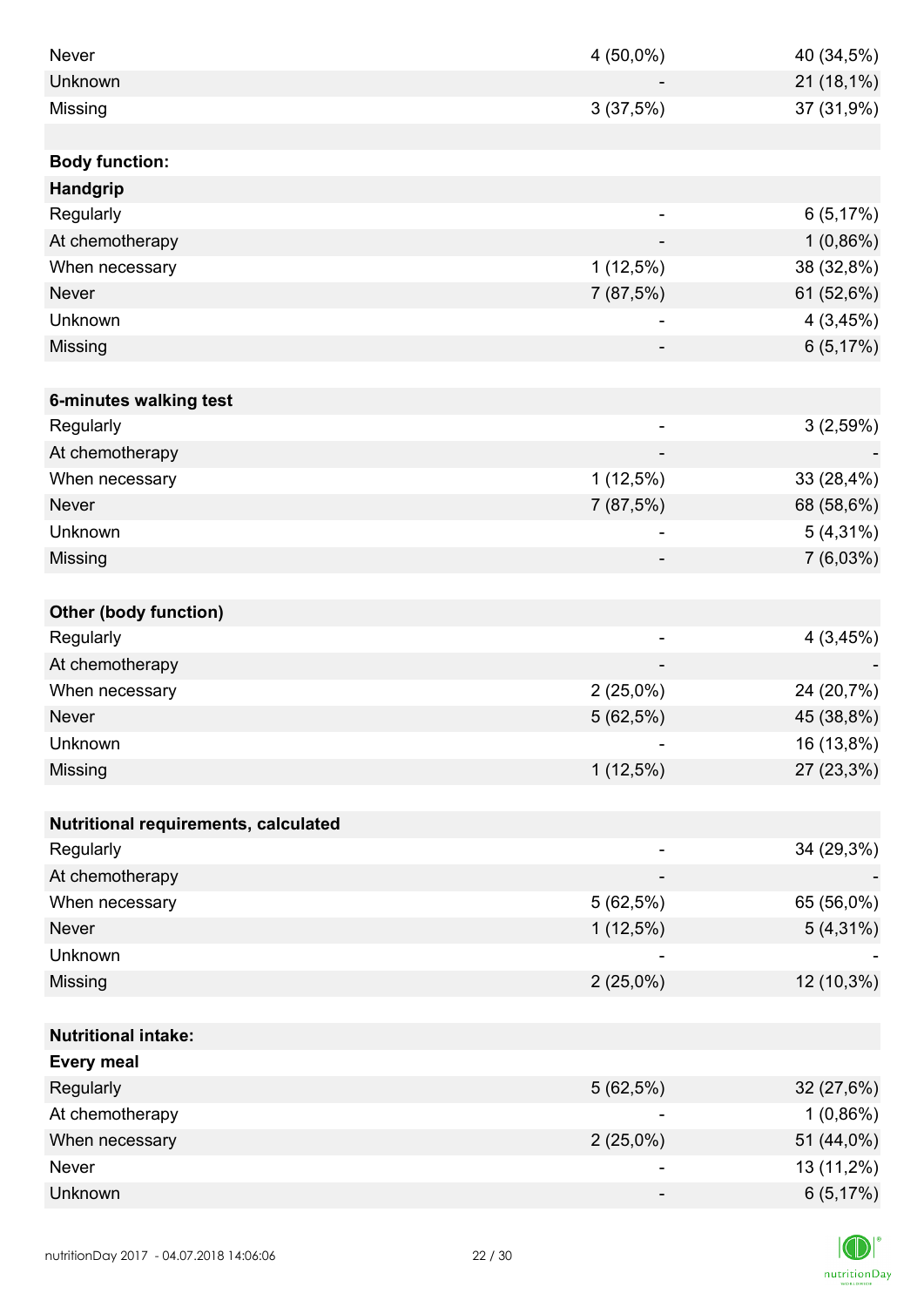| Missing                    | $1(12,5\%)$    | 13 (11,2%)  |
|----------------------------|----------------|-------------|
|                            |                |             |
| 1 meal per day             |                |             |
| Regularly                  | $1(12,5\%)$    | 12 (10,3%)  |
| At chemotherapy            |                | $1(0,86\%)$ |
| When necessary             | $1(12,5\%)$    | 36 (31,0%)  |
| Never                      | $2(25,0\%)$    | 19 (16,4%)  |
| Unknown                    |                | 9(7,76%)    |
| Missing                    | $4(50,0\%)$    | 39 (33,6%)  |
|                            |                |             |
| 2 meals per day            |                |             |
| Regularly                  | $1(12,5\%)$    | 12 (10,3%)  |
| At chemotherapy            |                |             |
| When necessary             | $1(12,5\%)$    | 35 (30,2%)  |
| Never                      | $2(25,0\%)$    | 20 (17,2%)  |
| Unknown                    |                | 9(7,76%)    |
| Missing                    | 4 (50,0%)      | 40 (34,5%)  |
|                            |                |             |
| 24h recall                 |                |             |
| Regularly                  |                | 28 (24,1%)  |
| At chemotherapy            | $1(12,5\%)$    | 2(1,72%)    |
| When necessary             | 3(37,5%)       | 41 (35,3%)  |
| Never                      | $2(25,0\%)$    | 12 (10,3%)  |
| Unknown                    |                | $7(6,03\%)$ |
| Missing                    | $2(25,0\%)$    | 26 (22,4%)  |
|                            |                |             |
| Other (nutritional intake) |                |             |
| Regularly                  |                | 2(1,72%)    |
| At chemotherapy            |                |             |
| When necessary             | $1(12,5\%)$    | 17 (14,7%)  |
| Never                      | $2(25,0\%)$    | 22 (19,0%)  |
| Unknown                    |                | 18 (15,5%)  |
| Missing                    | 5(62,5%)       | 57 (49,1%)  |
|                            |                |             |
| Questionnaire completed by |                |             |
| Dietitian                  |                | 42 (36,2%)  |
| <b>Nurse</b>               | 6(75,0%)       | 29 (25,0%)  |
| Physician                  | $1(12,5\%)$    | 39 (33,6%)  |
| Nutritional scientist      | $1(12,5\%)$    | $5(4,31\%)$ |
| Other                      |                |             |
| Missing                    | $\overline{a}$ | $1(0,86\%)$ |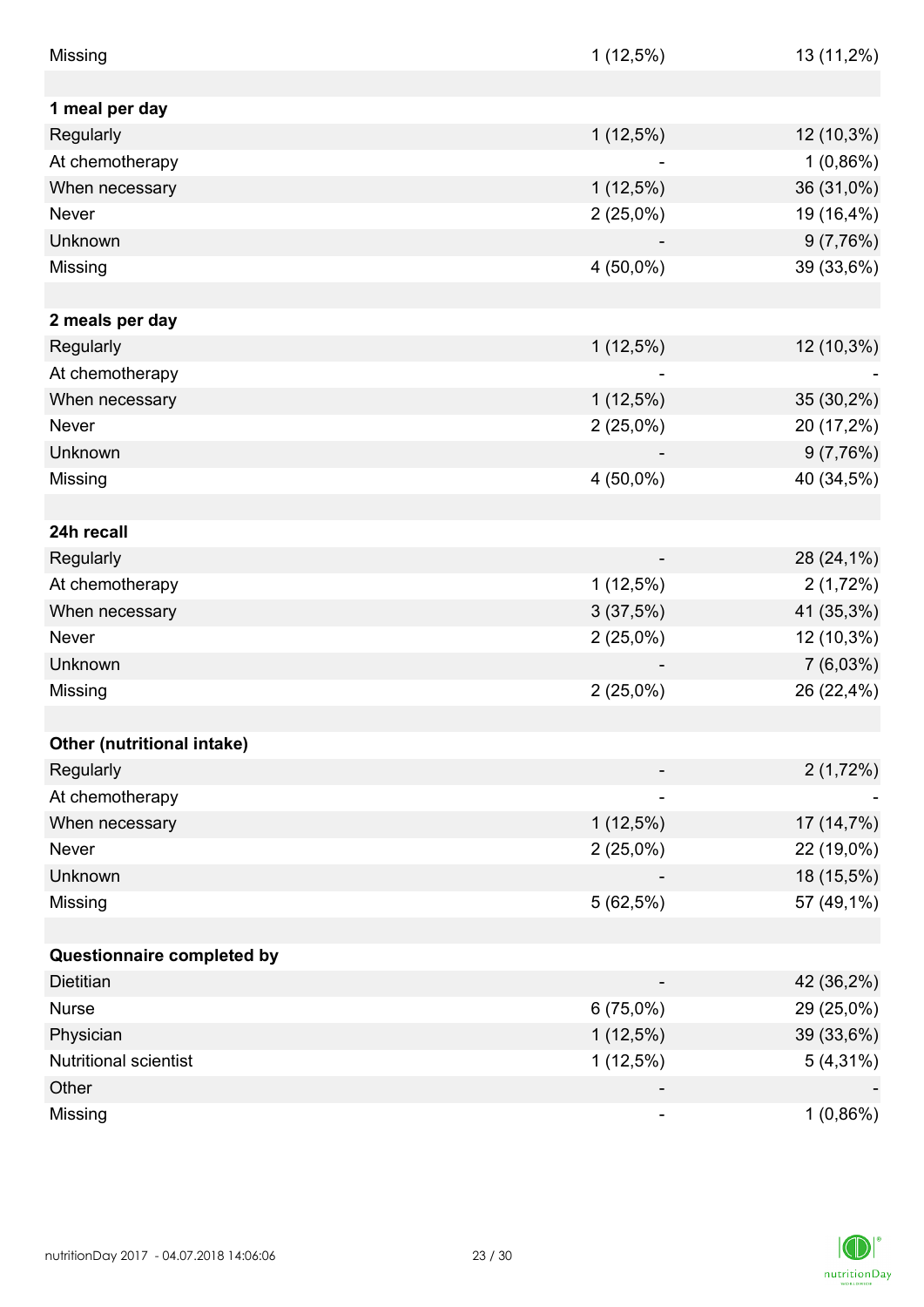| V. Oncology: Cancer patients - Diagnosis & therapy ("Sheet 2 onco") |                     |                          |
|---------------------------------------------------------------------|---------------------|--------------------------|
|                                                                     | <b>YOUR RESULTS</b> | <b>REFERENCE RESULTS</b> |
| Number of patients completing Sheet 2_onco:                         | 86                  | 1064                     |
| Demographic data:                                                   |                     |                          |
| Age (years)                                                         | 65 [20-83]          | 66 [18-96]               |
| Female gender                                                       | 50 (58,1%)          | 423 (39,8%)              |
| Weight (kg)                                                         | $74,1 \pm 15,5$     | $64,3 \pm 16,9$          |
| Height (cm)                                                         | $168,9 \pm 8,8$     | $165,4 \pm 9,8$          |
| BMI (kg/m2)                                                         | $26,0 \pm 5,3$      | $23,6 \pm 4,8$           |
|                                                                     |                     |                          |
| Outpatient (o)/Ward (w)                                             |                     |                          |
| Outpatient(o)                                                       | 2(2,33%)            | 63 (5,92%)               |
| Ward $(w)$                                                          | 84 (97,7%)          | 997 (93,7%)              |
| Missing                                                             |                     | 4(0,38%)                 |
|                                                                     |                     |                          |
| <b>Goal of Therapy</b>                                              |                     |                          |
| Curative                                                            | 74 (86,0%)          | 606 (57,0%)              |
| Palliative                                                          | 10 (11,6%)          | 359 (33,7%)              |
| Terminal                                                            |                     | 74 (6,95%)               |
| Missing                                                             | 2(2,33%)            | 25 (2,35%)               |
| <b>Reason for admission</b>                                         |                     |                          |
| Clinical diagnostics                                                | 6(6,98%)            | 109 (10,2%)              |
| Therapy                                                             | 41 (47,7%)          | 516 (48,5%)              |
| Surgery related                                                     | 21 (24,4%)          | 225 (21,1%)              |
| <b>Treatment complications</b>                                      | 14 (16,3%)          | 124 (11,7%)              |
| Poor health status                                                  | 6(6,98%)            | 139 (13,1%)              |
| Independent care difficult                                          |                     | 8(0,75%)                 |
| Missing                                                             |                     |                          |
|                                                                     |                     |                          |
| <b>Present cancer diagnosis</b>                                     |                     |                          |
| <b>Breast</b>                                                       | $8(9,30\%)$         | 59 (5,55%)               |
| Colon, rectum                                                       | $13(15,1\%)$        | 172 (16,2%)              |
| Prostate                                                            | 3(3,49%)            | $31(2,91\%)$             |
| Lung                                                                | 3(3,49%)            | 86 (8,08%)               |
| Skin                                                                | 2(2,33%)            | 8(0,75%)                 |
| Kidney/bladder                                                      | 3(3,49%)            | 31 (2,91%)               |
| Gastric/oesophageal                                                 | 13 (15,1%)          | 152 (14,3%)              |
| Pancreas                                                            | 5(5,81%)            | 69 (6,48%)               |
| Lymphoma                                                            | 10 (11,6%)          | 102 (9,59%)              |
| Ears nose throat (ENT)                                              | 4(4,65%)            | 51 (4,79%)               |
| Leukaemia                                                           |                     | 77 (7,24%)               |
| Genital tract                                                       | 12 (14,0%)          | 38 (3,57%)               |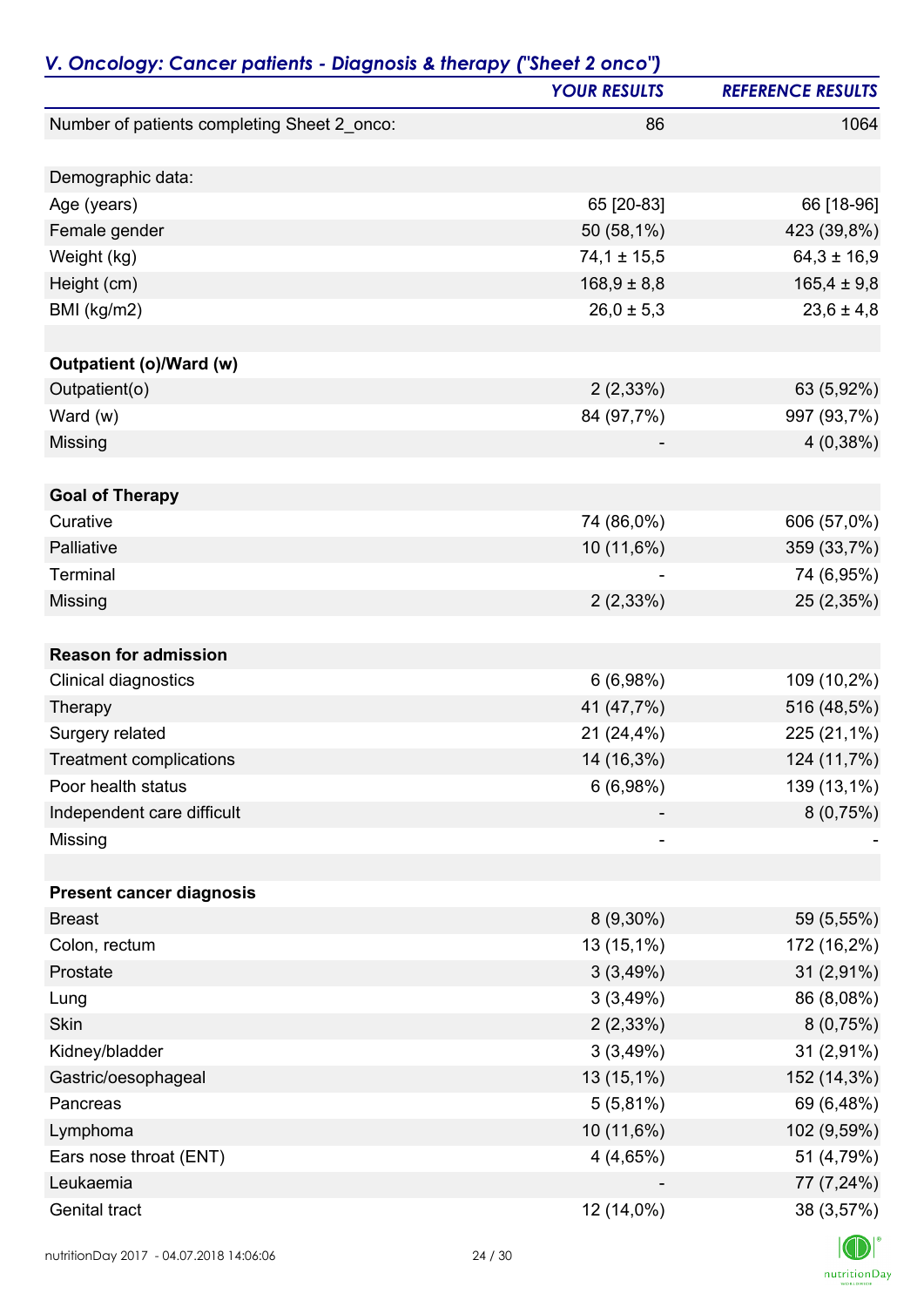| Liver                          | $1(1,16\%)$ | 106 (9,96%) |
|--------------------------------|-------------|-------------|
| Sarcoma                        | 2(2,33%)    | 11 (1,03%)  |
| <b>Brain</b>                   |             | 23 (2,16%)  |
| <b>Testicular</b>              | 2(2,33%)    |             |
| Other                          | 4(4,65%)    | 85 (7,99%)  |
| Missing                        | 1(1,16%)    | 11 (1,03%)  |
|                                |             |             |
| <b>Time since diagnosis</b>    |             |             |
| 0-2 months                     | 27 (31,4%)  | 366 (34,4%) |
| 3-5 months                     | 20 (23,3%)  | 184 (17,3%) |
| 6-12 months                    | 15 (17,4%)  | 169 (15,9%) |
| 1-2 years                      | 13 (15,1%)  | 147 (13,8%) |
| 2-4 years                      | 3(3,49%)    | 82 (7,71%)  |
| > 4 years                      | 6(6,98%)    | 94 (8,83%)  |
| Missing                        | 2(2,33%)    | 19 (1,79%)  |
|                                |             |             |
| <b>Cancer staging</b>          |             |             |
| 0=Carcinoma in situ            | 1(1,16%)    | 55 (5,17%)  |
| I=Localized                    | 33 (38,4%)  | 244 (22,9%) |
| II=Early locally advanced      | 22 (25,6%)  | 176 (16,5%) |
| III=Late locally advanced      | $7(8,14\%)$ | 176 (16,5%) |
| IV=Metastasised                | 22 (25,6%)  | 302 (28,4%) |
| Missing                        | 1(1,16%)    | 111 (10,4%) |
|                                |             |             |
| Time since first therapy start |             |             |
| No therapy                     | 13 (15,1%)  | 134 (12,6%) |
| Tumour staging/diagnosis       | 4 (4,65%)   | 67 (6,30%)  |
| 0-2 months                     | 28 (32,6%)  | 290 (27,3%) |
| 3-5 months                     | 13 (15,1%)  | 145 (13,6%) |
| 6-12 months                    | 4(4,65%)    | 153 (14,4%) |
| 1-2 years                      | 1(1,16%)    | 114 (10,7%) |
| 2-4 years                      |             | 64 (6,02%)  |
| > 4 years                      | 2(2,33%)    | 104 (9,77%) |
| Missing                        | 4(4,65%)    | 16 (1,50%)  |
|                                |             |             |
| <b>Therapy situation</b>       |             |             |
| Diagnosis                      | 6(6,98%)    | 109 (10,2%) |
| Chemotherapy 1st line          | 22 (25,6%)  | 191 (18,0%) |
| Chemotherapy > 1st line        | 12 (14,0%)  | 173 (16,3%) |
| Radiotherapy                   | $7(8,14\%)$ | 70 (6,58%)  |
| Target therapy                 |             | 31 (2,91%)  |
| Hormone therapy                |             | 12 (1,13%)  |
| Palliative                     | $8(9,30\%)$ | 121 (11,4%) |
| Surgery                        | 21 (24,4%)  | 348 (32,7%) |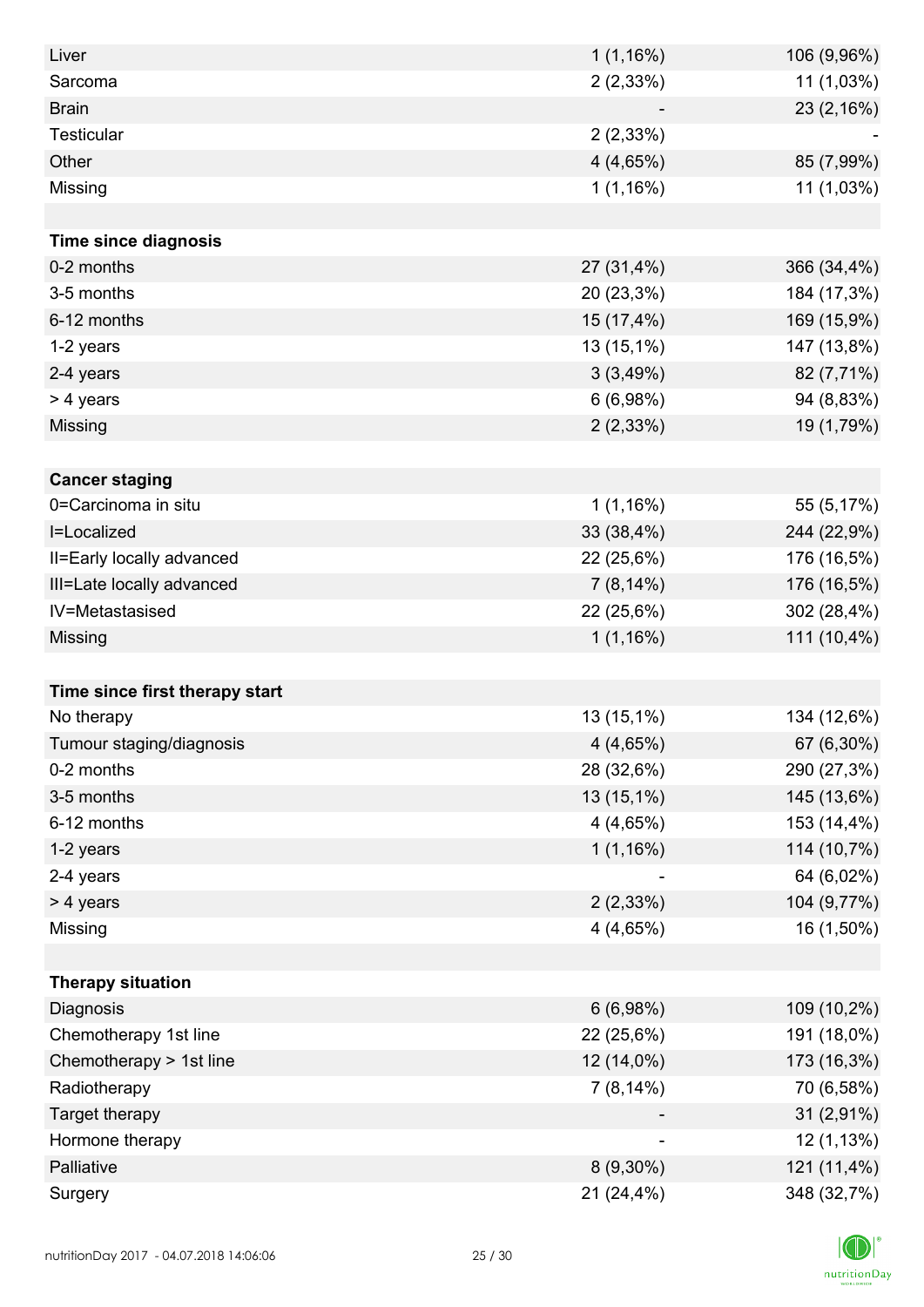| Cancer related complications                                                             | 10 (11,6%)  | 67 (6,30%)  |
|------------------------------------------------------------------------------------------|-------------|-------------|
| Therapy related complications                                                            | 2(2,33%)    | 43 (4,04%)  |
| Missing                                                                                  |             | 13 (1,22%)  |
|                                                                                          |             |             |
| <b>Infections</b>                                                                        |             |             |
| None                                                                                     | 68 (79,1%)  | 808 (75,9%) |
| Local                                                                                    | $5(5,81\%)$ | 161 (15,1%) |
| General                                                                                  | 13 (15,1%)  | 73 (6,86%)  |
| Missing                                                                                  |             | 22 (2,07%)  |
|                                                                                          |             |             |
| <b>Nutrition Treatment</b>                                                               |             |             |
| No special diet                                                                          | 60 (69,8%)  | 458 (43,0%) |
| Individualized diet plan                                                                 |             | 305 (28,7%) |
| Energy rich/protein rich ONS                                                             | 27 (31,4%)  | 121 (11,4%) |
| Enteral nutrition (via NGT/PEG)                                                          | 3(3,49%)    | 65 (6,11%)  |
| Parenteral nutrition                                                                     | 2(2,33%)    | 136 (12,8%) |
| ONS enriched with special nutrients                                                      | 10 (11,6%)  | 25 (2,35%)  |
| Special nutrients (EPA, branched chained amino acids,<br>glutamine, arginine, carnitine) | 3(3,49%)    | 13 (1,22%)  |
| Personal preferences                                                                     | 1(1,16%)    | 110 (10,3%) |
| Counselling                                                                              |             | 54 (5,08%)  |
| Other                                                                                    |             | 28 (2,63%)  |
| Missing                                                                                  |             |             |

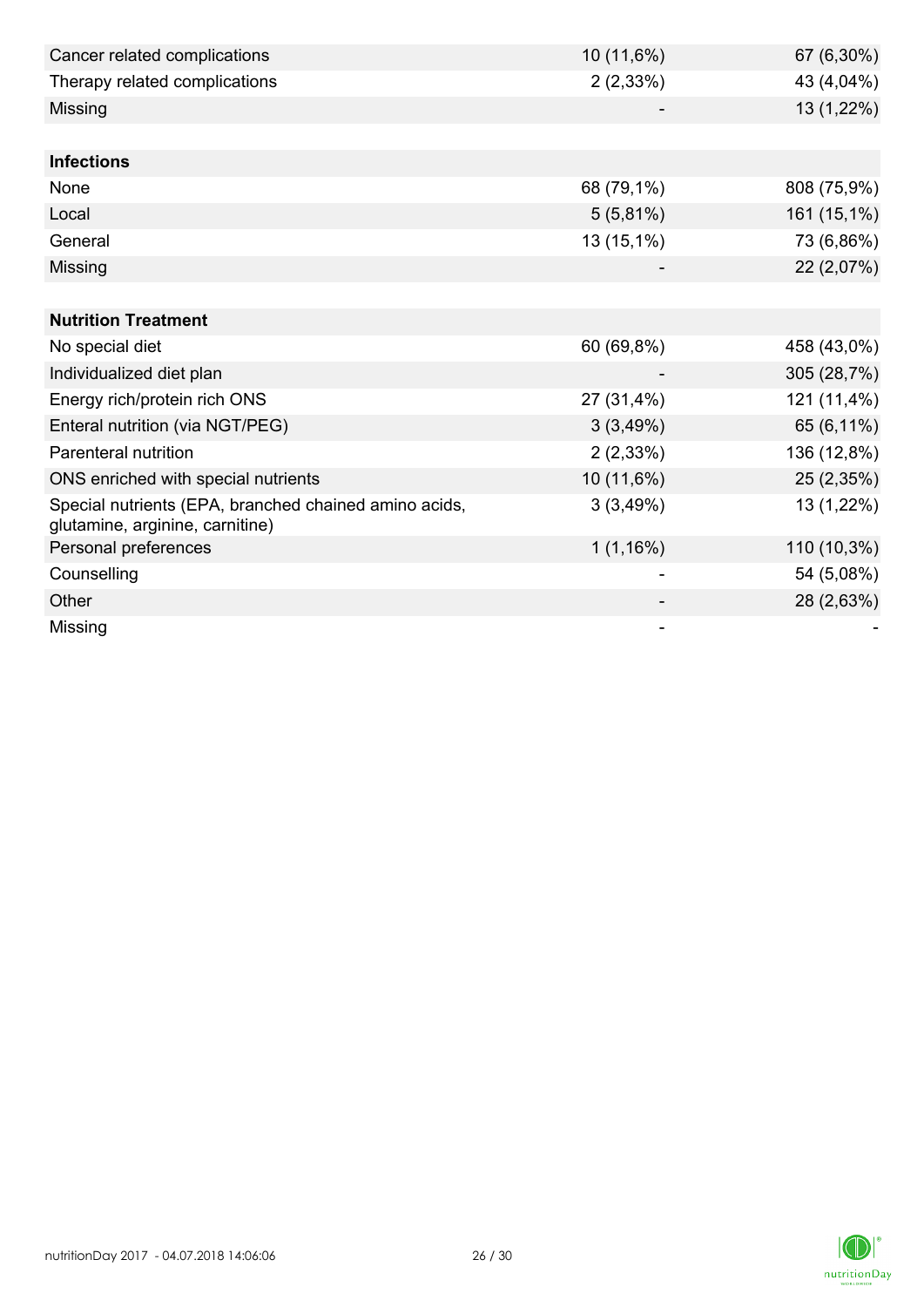| V. Oncology: Cancer patients - Appetite, food intake & quality of life ("Sheet 3 onco") |                     |                          |
|-----------------------------------------------------------------------------------------|---------------------|--------------------------|
|                                                                                         | <b>YOUR RESULTS</b> | <b>REFERENCE RESULTS</b> |
| Number of patients completing Sheet 3_onco:                                             | 86                  | 1056                     |
| Body weight prior to becoming ill                                                       | 80 [54-140]         | 70 [22-180]              |
|                                                                                         |                     |                          |
| Actual body weight                                                                      | 71 [40-140]         | 63 [21-128]              |
| Change in weight was                                                                    |                     |                          |
| Intentional                                                                             | 4(4,65%)            | 31 (2,91%)               |
| Unintentional                                                                           | 69 (80,2%)          | 644 (60,5%)              |
| Weight is stable                                                                        | 10 (11,6%)          | 180 (16,9%)              |
| Missing                                                                                 | 3(3,49%)            | 31 (2,91%)               |
| During the last week                                                                    |                     |                          |
| Patients who have had pain:                                                             |                     |                          |
| Not at all                                                                              | 25 (29,1%)          | 366 (34,4%)              |
| A little                                                                                | 26 (30,2%)          | 294 (27,6%)              |
| Quite a bit                                                                             | 23 (26,7%)          | 192 (18,0%)              |
| Very much                                                                               | $9(10,5\%)$         | 108 (10,2%)              |
| Missing                                                                                 | 3(3,49%)            | 90 (8,46%)               |
| Patients who needed a rest:                                                             |                     |                          |
| Not at all                                                                              | 10 (11,6%)          | 261 (24,5%)              |
| A little                                                                                | 31 (36,0%)          | 311 (29,2%)              |
| Quite a bit                                                                             | 27 (31,4%)          | 243 (22,8%)              |
| Very much                                                                               | 16 (18,6%)          | 131 (12,3%)              |
| Missing                                                                                 | 2(2,33%)            | 98 (9,21%)               |
| Patients who felt weak:                                                                 |                     |                          |
| Not at all                                                                              | 17 (19,8%)          | 255 (24,0%)              |
| A little                                                                                | 31 (36,0%)          | 297 (27,9%)              |
| Quite a bit                                                                             | 20 (23,3%)          | 260 (24,4%)              |
| Very much                                                                               | 15 (17,4%)          | 142 (13,3%)              |
| Missing                                                                                 | 3(3,49%)            | 95 (8,93%)               |
| Patients who felt depressed:                                                            |                     |                          |
| Not at all                                                                              | 46 (53,5%)          | 382 (35,9%)              |
| A little                                                                                | 28 (32,6%)          | 337 (31,7%)              |
| Quite a bit                                                                             | $7(8,14\%)$         | 148 (13,9%)              |
| Very much                                                                               | 2(2,33%)            | 80 (7,52%)               |
| Missing                                                                                 | 3(3,49%)            | 92 (8,65%)               |

#### **Patients who were tired:**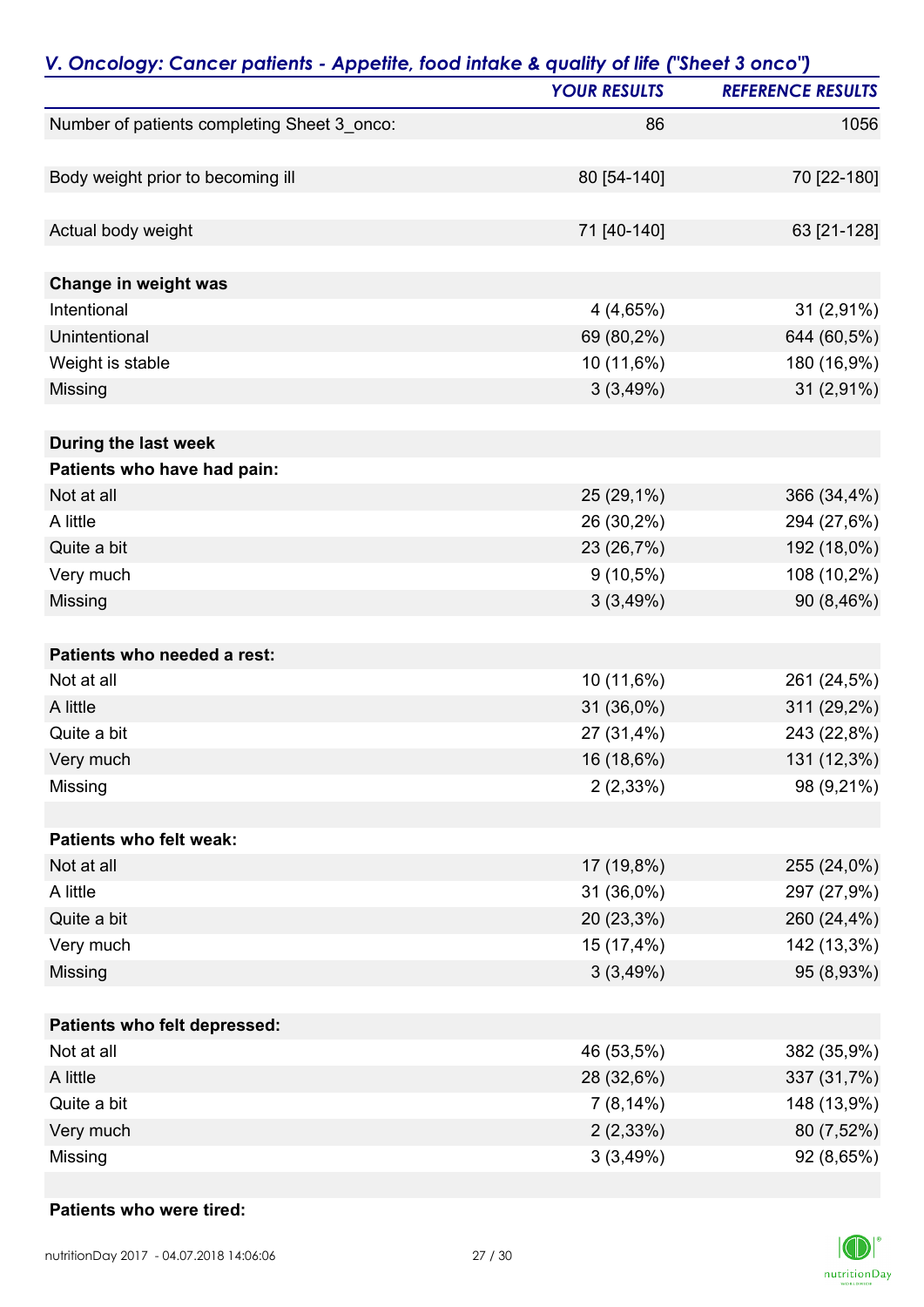| Not at all                                                  | 15 (17,4%)  | 272 (25,6%) |
|-------------------------------------------------------------|-------------|-------------|
| A little                                                    | 35 (40,7%)  | 317 (29,8%) |
| Quite a bit                                                 | 18 (20,9%)  | 240 (22,6%) |
| Very much                                                   | 17 (19,8%)  | 124 (11,7%) |
| Missing                                                     | 1(1,16%)    | 92 (8,65%)  |
|                                                             |             |             |
| Patients whose pain interfered with their daily activities: |             |             |
| Not at all                                                  | 31 (36,0%)  | 412 (38,7%) |
| A little                                                    | 30 (34,9%)  | 250 (23,5%) |
| Quite a bit                                                 | 10 (11,6%)  | 168 (15,8%) |
| Very much                                                   | 12 (14,0%)  | 114 (10,7%) |
| Missing                                                     | 3(3,49%)    | 97 (9,12%)  |
|                                                             |             |             |
| Patients who lacked appetite:                               |             |             |
| Not at all                                                  | 33 (38,4%)  | 386 (36,3%) |
| A little                                                    | 21 (24,4%)  | 270 (25,4%) |
| Quite a bit                                                 | 14 (16,3%)  | 171 (16,1%) |
| Very much                                                   | 15 (17,4%)  | 119 (11,2%) |
| Missing                                                     | 3(3,49%)    | 98 (9,21%)  |
|                                                             |             |             |
| <b>Just now</b>                                             |             |             |
| Patients who have pain:                                     |             |             |
| Not at all                                                  | 36 (41,9%)  | 411 (38,6%) |
| A little                                                    | 31 (36,0%)  | 337 (31,7%) |
| Quite a bit                                                 | 14 (16,3%)  | 150 (14,1%) |
| Very much                                                   | 4(4,65%)    | 48 (4,51%)  |
| Missing                                                     | 1(1,16%)    | 101 (9,49%) |
|                                                             |             |             |
| Patients who need a rest:                                   |             |             |
| Not at all                                                  | 14 (16,3%)  | 225 (21,1%) |
| A little                                                    | 34 (39,5%)  | 351 (33,0%) |
| Quite a bit                                                 | 25 (29,1%)  | 263 (24,7%) |
| Very much                                                   | 10 (11,6%)  | 102 (9,59%) |
| Missing                                                     | 3(3,49%)    | 100 (9,40%) |
|                                                             |             |             |
| <b>Patients who feel weak:</b>                              |             |             |
| Not at all                                                  | 25 (29,1%)  | 242 (22,7%) |
| A little                                                    | 31 (36,0%)  | 337 (31,7%) |
| Quite a bit                                                 | 20 (23,3%)  | 257 (24,2%) |
| Very much                                                   | $8(9,30\%)$ | 105 (9,87%) |
| Missing                                                     | $2(2,33\%)$ | 101 (9,49%) |
|                                                             |             |             |
| Patients who are depressed:                                 |             |             |
| Not at all                                                  | 45 (52,3%)  | 413 (38,8%) |

 $|D|$  $\label{eq:2} \mathsf{nutritionDay}$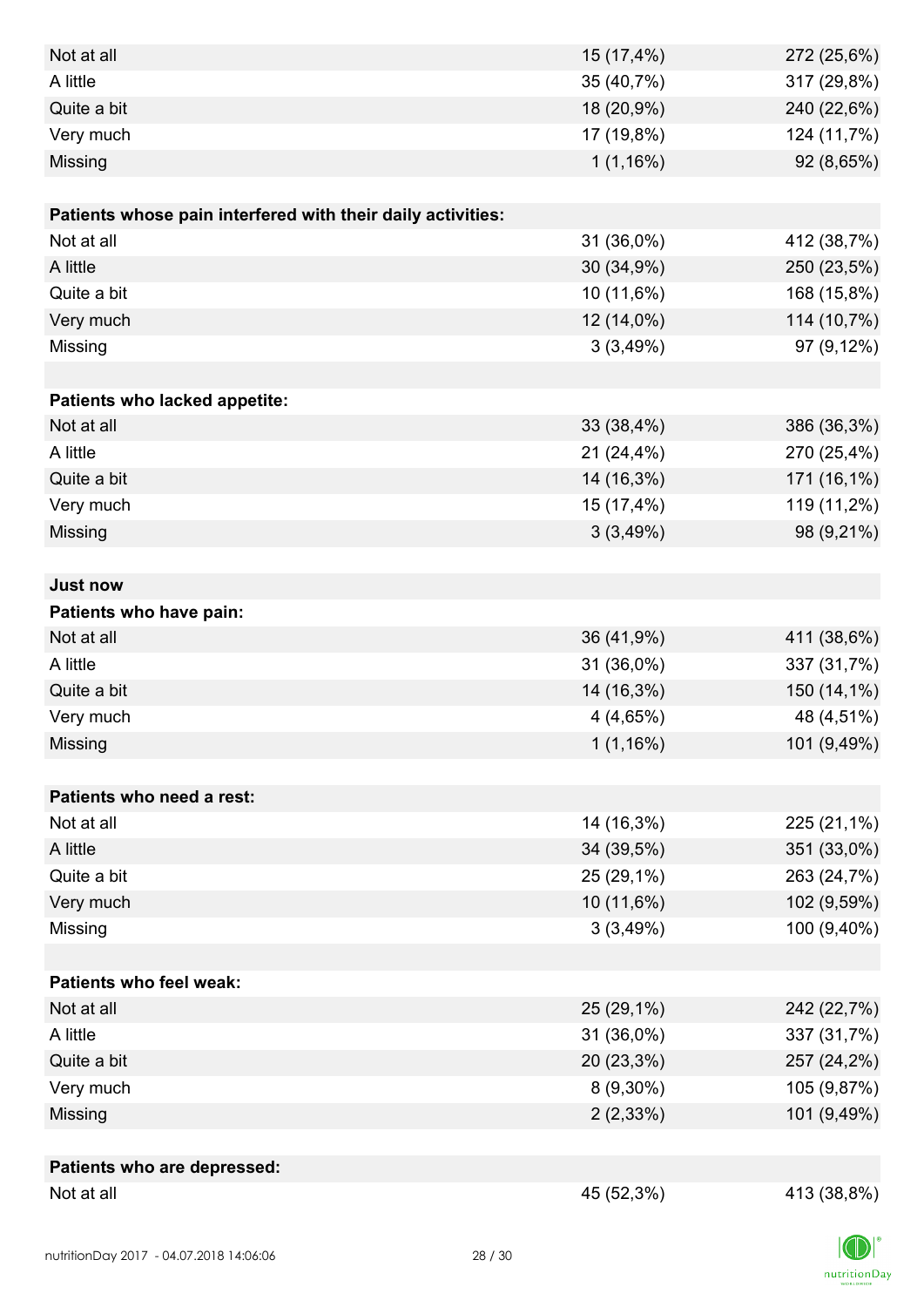| A little                                                    | 29 (33,7%)  | 338 (31,8%) |
|-------------------------------------------------------------|-------------|-------------|
| Quite a bit                                                 | $7(8,14\%)$ | 145 (13,6%) |
| Very much                                                   | 3(3,49%)    | 47 (4,42%)  |
| Missing                                                     | 2(2,33%)    | 99 (9,30%)  |
|                                                             |             |             |
| <b>Patients who are tired:</b>                              |             |             |
| Not at all                                                  | 18 (20,9%)  | 253 (23,8%) |
| A little                                                    | 39 (45,3%)  | 372 (35,0%) |
| Quite a bit                                                 | 16 (18,6%)  | 230 (21,6%) |
| Very much                                                   | $8(9,30\%)$ | 88 (8,27%)  |
| Missing                                                     | $5(5,81\%)$ | 98 (9,21%)  |
|                                                             |             |             |
| Patients whose pain interferes with their daily activities: |             |             |
| Not at all                                                  | 33 (38,4%)  | 378 (35,5%) |
| A little                                                    | 26 (30,2%)  | 285 (26,8%) |
| Quite a bit                                                 | 16 (18,6%)  | 185 (17,4%) |
| Very much                                                   | 10 (11,6%)  | 84 (7,89%)  |
| Missing                                                     | 1(1,16%)    | 103 (9,68%) |
|                                                             |             |             |
| Patients who lack appetite:                                 |             |             |
| Not at all                                                  | 36 (41,9%)  | 359 (33,7%) |
| A little                                                    | 16 (18,6%)  | 301 (28,3%) |
| Quite a bit                                                 | 20 (23,3%)  | 180 (16,9%) |
| Very much                                                   | 12 (14,0%)  | 98 (9,21%)  |
| Missing                                                     | $2(2,33\%)$ | 102 (9,59%) |
|                                                             |             |             |
| Reasons for change in appetite/food intake                  |             |             |
| Nausea/Vomiting                                             | 14 (16,3%)  | 161 (15,1%) |
| Inflammation in mouth                                       | 6(6,98%)    | 57 (5,36%)  |
| Pain                                                        | 20 (23,3%)  | 120 (11,3%) |
| Constipation                                                | 10 (11,6%)  | 69 (6,48%)  |
| Diarrhea                                                    | $5(5,81\%)$ | 44 (4,14%)  |
| Change in taste/smell                                       | 15 (17,4%)  | 108 (10,2%) |
| Early satiation/Loss of appetite                            | 18 (20,9%)  | 252 (23,7%) |
| Other                                                       | 10 (11,6%)  | 201 (18,9%) |
| Missing                                                     | 2(2,33%)    | 51 (4,79%)  |
|                                                             |             |             |
| Maximum activity performed by patients                      |             |             |
| Able to do sports                                           | 1(1,16%)    | 46 (4,32%)  |
| Fully active                                                | 15 (17,4%)  | 141 (13,3%) |
| Able to carry out light activities                          | 34 (39,5%)  | 210 (19,7%) |
| Able to carry out self care                                 | 15 (17,4%)  | 236 (22,2%) |
| Able to carry out limited self care                         | 15 (17,4%)  | 156 (14,7%) |
| Confined to bed or chair                                    | $5(5,81\%)$ | 156 (14,7%) |